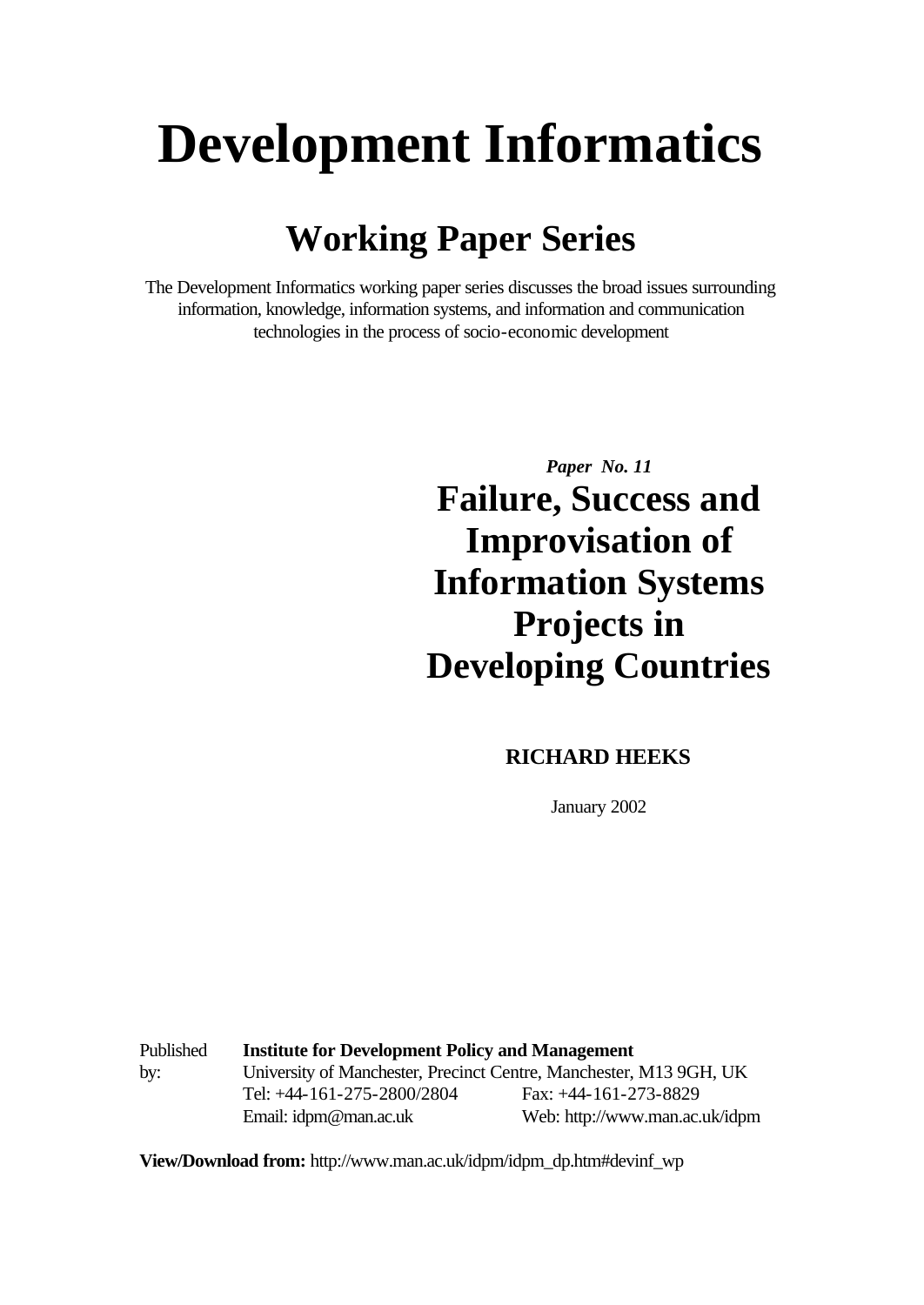**Educators' Guide from**: http://www.man.ac.uk/idpm/educdi.htm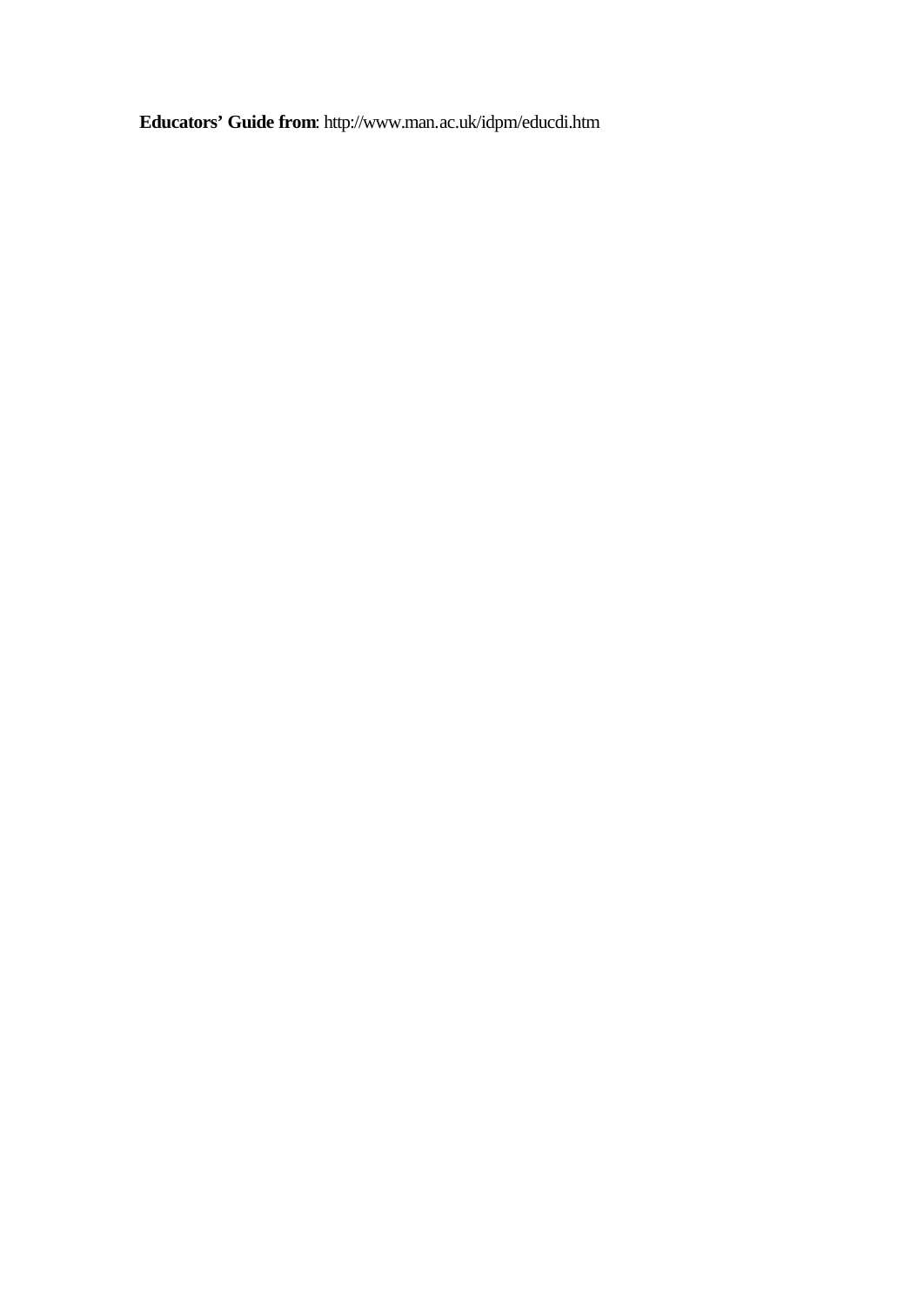#### **Table of Contents**

| <b>B. UNDERSTANDING DEVELOPING COUNTRY INFORMATION SYSTEMS SUCCESS AND</b>       |  |
|----------------------------------------------------------------------------------|--|
| <b>C. EXPLAINING DEVELOPING COUNTRY INFORMATION SYSTEMS SUCCESS AND FAILURE7</b> |  |
|                                                                                  |  |
|                                                                                  |  |
| D. INCREASING SUCCESS RATES: LOCAL IMPROVISATION TO REDUCE DESIGN—REALITY        |  |
| SUPPORTING LOCAL IMPROVISATION AND INCREASING SUCCESS RATES 14                   |  |
|                                                                                  |  |
|                                                                                  |  |
|                                                                                  |  |
|                                                                                  |  |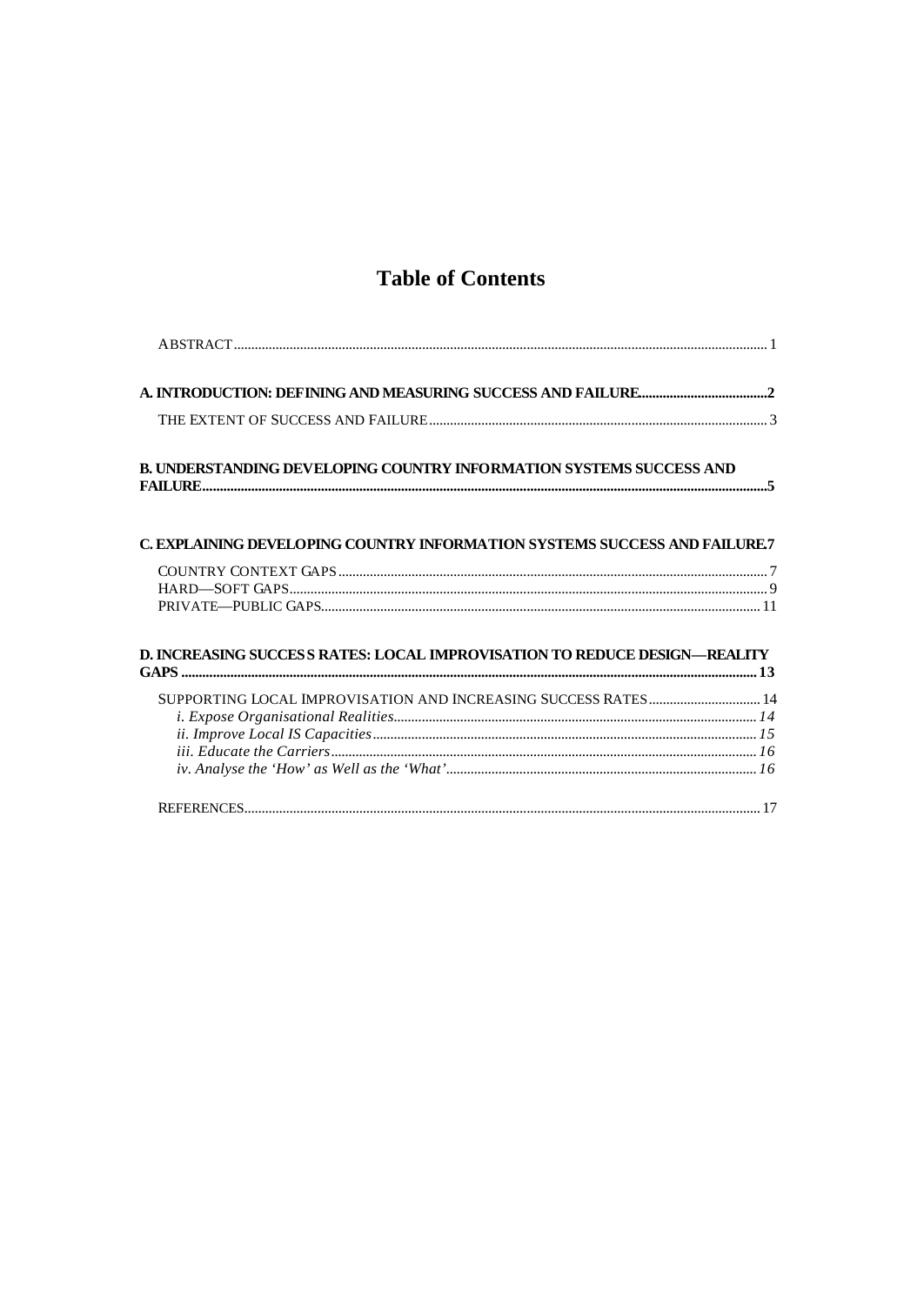# **Failure, Success and Improvisation of Information Systems Projects in Developing Countries**

#### **Richard Heeks\***

Institute for Development Policy and Management University of Manchester Manchester M13 9GH England Contact: richard.heeks@man.ac.uk

2002

#### **Abstract**

*Most information systems – including current ICT projects – in developing countries fail either totally or partially. This paper develops a model which explains those high rates of failure. The model is based on the notion of design—reality gaps: the match or mismatch between IS designs and local user reality. It helps identify three high risk archetypes that affect IS projects in developing countries: country context gaps, 'hard—soft' gaps and private—public gaps. The model explains the ways in which these gaps can be reduced through local improvisations in developing countries. It therefore provides guidance on generic ways in which the success rates of IS projects in developing countries can be increased.*

l

<sup>\*</sup> A revised version of this paper has been submitted to the journal *The Information Society*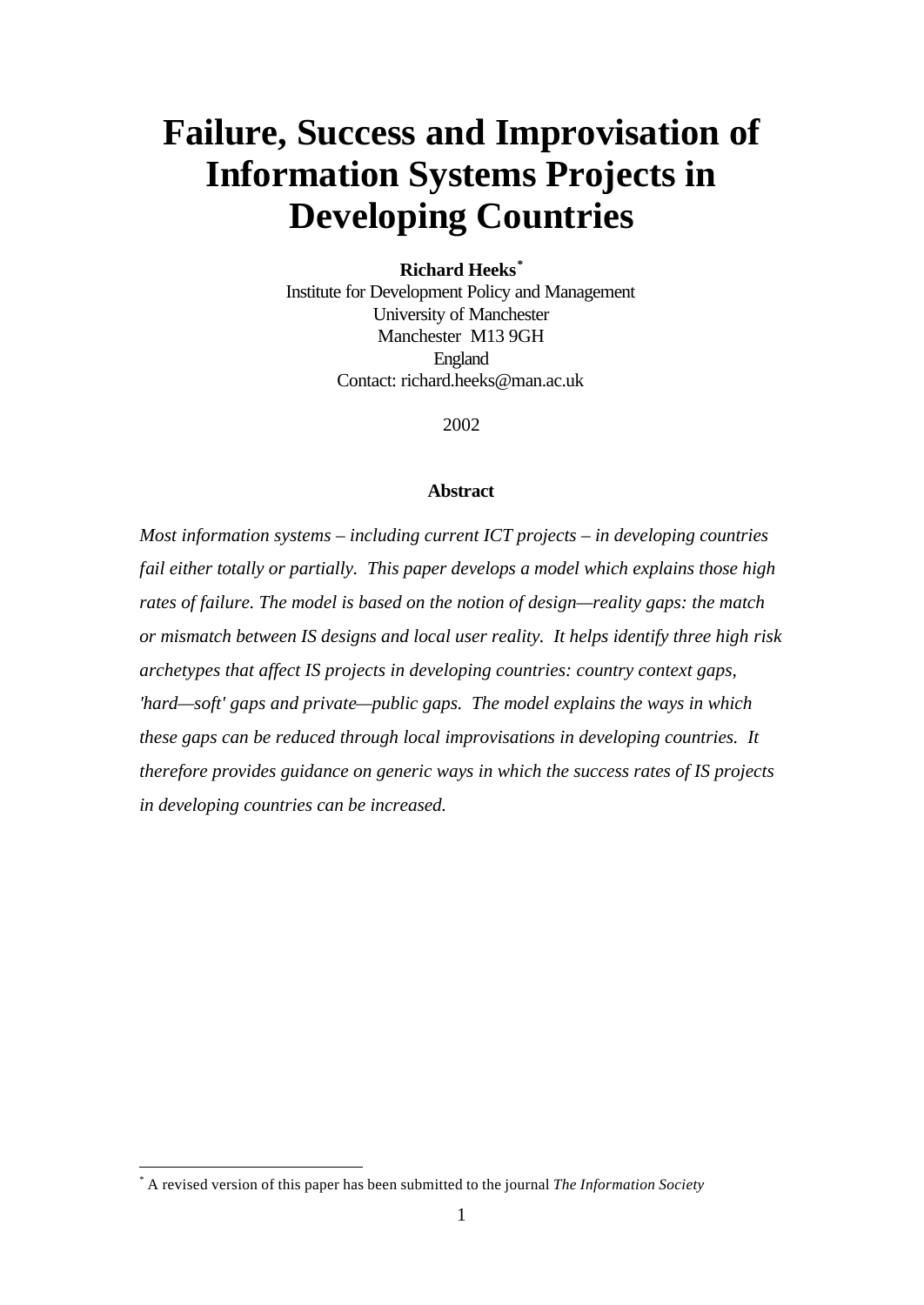# **A. Introduction: Defining and Measuring Success and Failure**

Do most information systems (IS) projects in developing countries (DCs) succeed or fail? Any attempt to address this question, must start by categorising success and failure. Analysis of DC IS projects indicates three outcomes.

First, the *total failure* of an initiative never implemented or in which a new system is implemented but immediately abandoned. Such an outcome can be defined relatively objectively. For example, India's Indira Gandhi Conservation Monitoring Centre was intended to be a national information provider based on a set of core environmental information systems. Despite more than a year of planning, analysis and design work, these information systems never became operational, and the whole initiative collapsed shortly afterwards (Puri et al 2000).

A second possible outcome is the *partial failure* of an initiative in which major goals are unattained or in which there are significant undesirable outcomes. In some cases, where only a sub-set of initially-stated objectives have been achieved, the notion of partial failure may be relatively straightforward. For example, the Tax Computerisation Project in Thailand's Revenue Department set out seven areas of taxation that were to be computerised. At the end of the project, only two areas had been partly computerised, and five others were not operational (Kitiyadisai 2000).

Another relatively clear type of partial failure that particularly seems to affect developing countries is the sustainability failure of an initiative that succeeds initially but then fails after a year or so. An example is the creation of a set of touch-screen kiosks for remote rural communities in South Africa's North-West Province. These were initially well received by the communities. However, the kiosks' lack of updated or local content and lack of interactivity led to disuse, and the kiosks were removed less than one year later (Benjamin 2001).

Yet other partial failures may be more difficult to identify because identification grapples with the subjectivity of failure. It may ask: "Whose goals are unattained?" and "For whom are the outcomes undesirable?". One may thus allow into this category projects in which some stakeholders deem the project to be a success and others deem it to be a failure. Such projects will only become apparent where evaluation methods recognise failure's subjectivity, and recognise and interact with multiple stakeholder groups. Such recognition is, unfortunately, rare in evaluation of developing country (and other) IS projects. There was such recognition in analysing the Accounts and Personnel Computerisation Project of Ghana's Volta River Authority. Most managerial staff in the finance department were pleased with the changes brought by the new system. However, the implementation had 'bred a feeling of resentment, bitterness and alienation' amongst some lower-level staff, and to resistance and non-use, particularly amongst older workers (Tettey 2000).

Finally, one may see the *success* of an initiative in which most stakeholder groups attain their major goals and do not experience significant undesirable outcomes. This, again, requires the relatively sophisticated approach that is absent in many cases. A South African tyre manufacturing firm introduced a relatively simple workflow tracking system using bar codes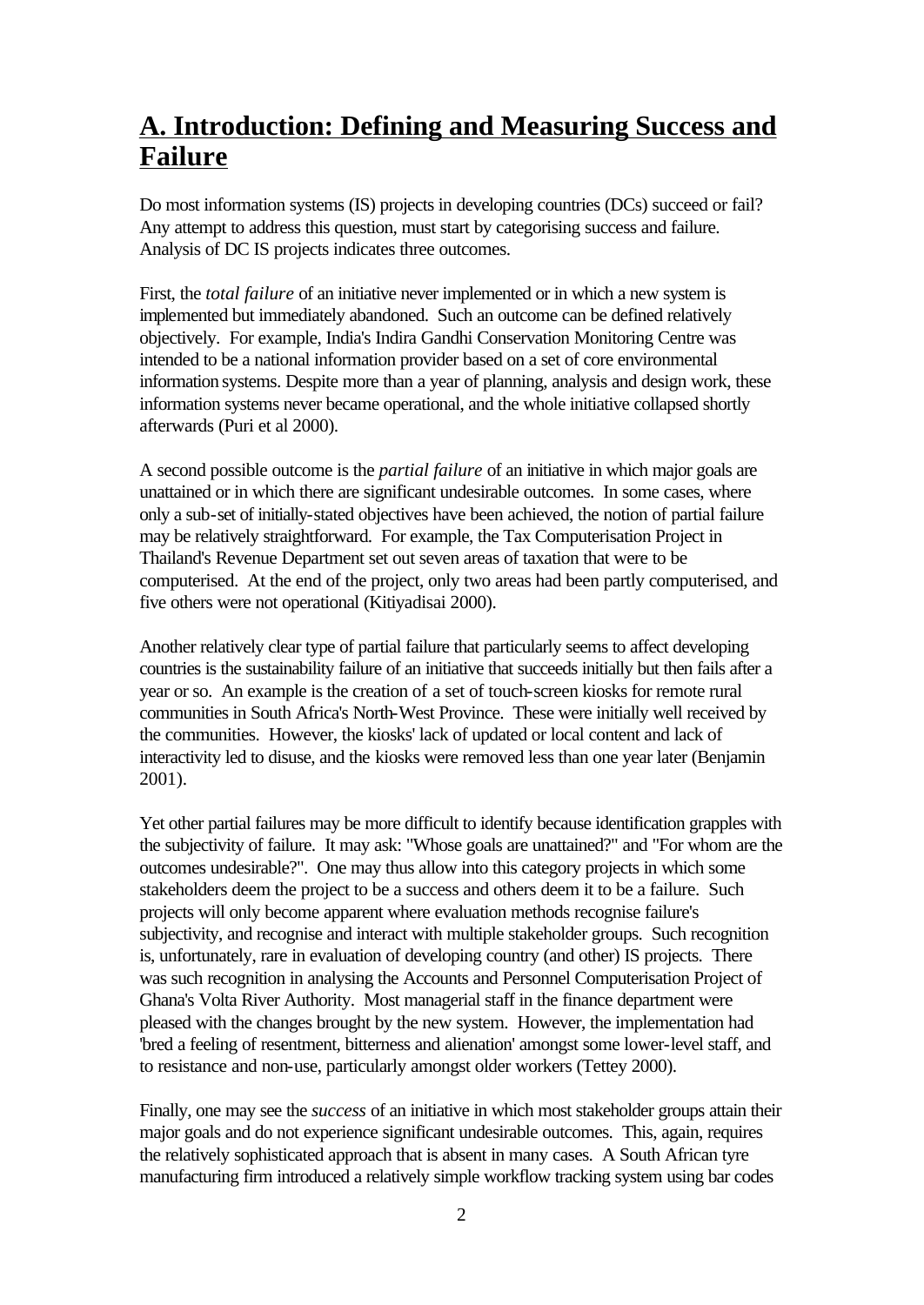on the tyres. Analysis from multiple stakeholder perspectives showed that all three key groups – managers, supervisors and workers – perceived the system to have brought benefits to their work (Calitz 2000).

#### **The Extent of Success and Failure**

What proportion of DC IS projects fall into each of the three outcome categories? No-one knows for certain. The question is hard enough to answer in industrialised countries. There, at least, a certain level of surveys, evaluations and analysis is present (Korac-Boisvert and Kouzmin 1995; James 1997; *The Economist* 2000). This indicates that, very roughly, something like one-fifth to one-quarter of industrialised country IS projects fall into the 'total failure' category, something like one-third to three-fifths fall into the 'partial failure' category, and the remaining minority fall into the 'success' category.

This, at least, can be used as a threshold indicator to answer the initially-posed question. There is no evidence, nor is there any theoretical rationale, to support the idea that failure rates in developing countries should be any lower than figures in the North. There is evidence and there are plenty of practical reasons – such as lack of technical and human infrastructure – to support the idea that failure rates in DCs might be higher, perhaps considerably higher, than this threshold.

What of evidence relating to developing countries? Evidence to address the question, and move beyond the threshold estimations offered above, is very limited. The constraints on evidence are several:

- ?? *Lack of literature in general*: until very recently, the entire literature on IS and developing countries would struggle to fill a single bookshelf. The attention of writers – from researchers to consultants to journalists – has been focused elsewhere.
- ?? *Lack of evaluation*: those who have the will to evaluate such as academics often lack the resources and capacity. Those who have the resources – such as donor agencies - often lack the will to evaluate.
- ?? *Focus on case studies*: the literature on IS in DCs has grown, but it is a literature dominated by case studies of individual IS projects. Taken alone, these provide no basis for estimation of overall failure/success rates.

Despite these limitations, there are some glimpses of evidence. An overview of the literature concludes, "successful examples of computerisation can be found … but frustrating stories of systems which failed to fulfil their initial promise are more frequent" (Avgerou and Walsham 2000:1). A few multiple-case studies have been conducted, with examples summarised below:

- ?? Health information systems in South Africa: widespread partial failure of high cost systems with little use of data (Braa and Hedberg 2000).
- ?? IS in the Thai public sector: "failure cases seem to be the norm in Thailand at all governmental levels" (Kitiyadisai 2000).
- ?? Donor-funded IT projects in China: all were found to be partial failures (Baark and Heeks 1999).
- ?? World Bank-funded IT projects in Africa: almost all were partial often sustainability failures (Moussa and Schware 1992).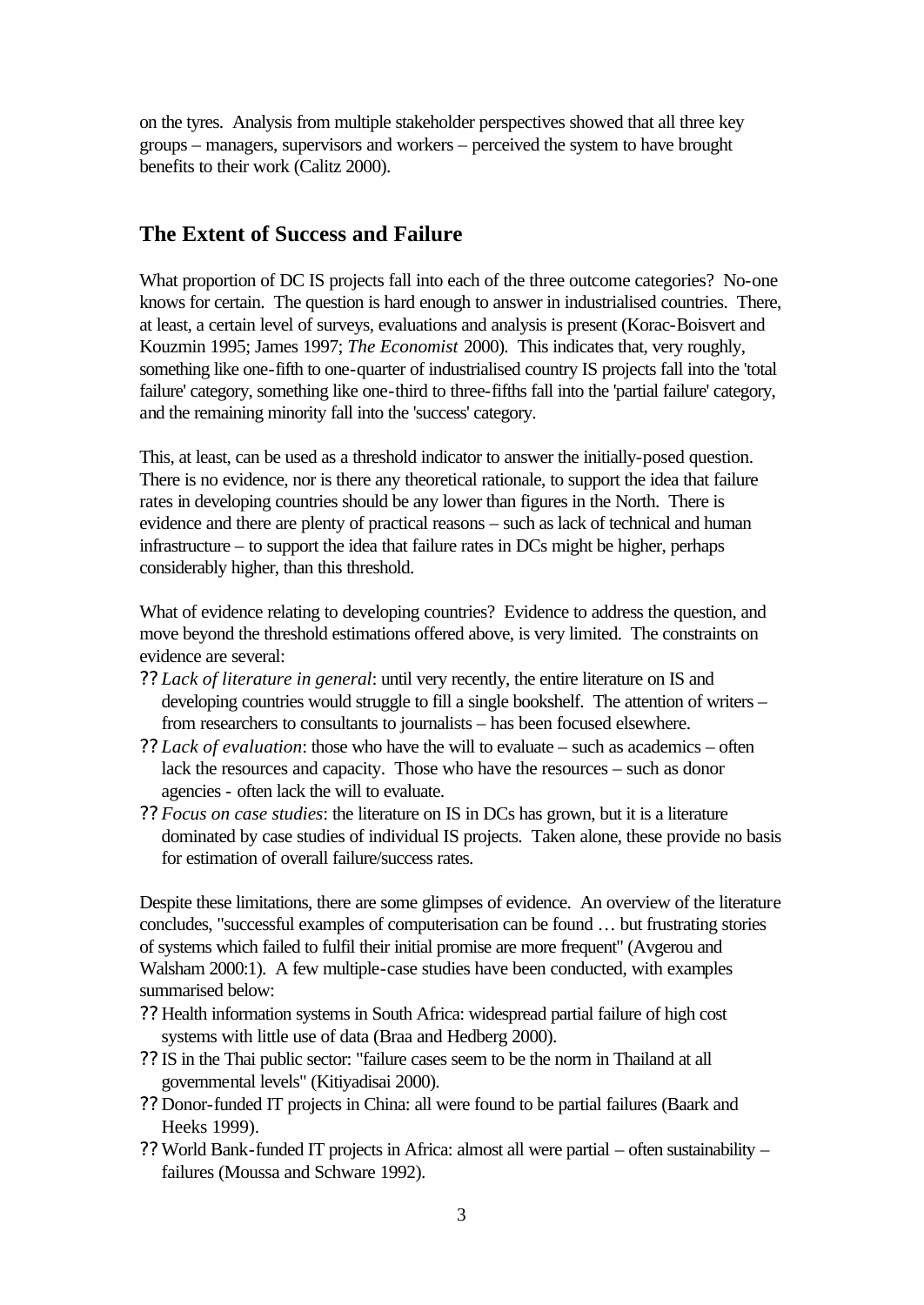Likewise, reports from individual developing countries (e.g. World Bank 1993; Oyomno 1996) find failure to be the dominant theme.

Currently, there is a new discourse emerging around IS in developing countries. It is a discourse of ICTs (information and communication technologies) rather than IT; of NGOs and the private sector rather than the public sector; of action rather than analysis. It is found in new locations: email lists (e.g. infodev-l), online newsletters (e.g. BytesForAll), Web sites (e.g. IICD's stories site) and new fora (e.g. Global Knowledge Partnership and the DOTForce) rather than journals or books. It is also a discourse of success stories rather than failure.

Learning from past failure and a rise in the absolute number of successful DC projects is likely to have occurred. However, it seems unlikely that this new discourse reflects a shift in the relative proportion of failures. Rather, it is the case writers and their environment that has changed, not the project outcomes. The major environmental change has been the arrival of significant donor funding – Japan has pledged US\$15bn to the DOTForce. Donors, keen to justify their expenditure, wish to promote the 'good news' and ignore or suppress the bad. Writers – many more of whom are now practitioners rather than relatively more disinterested academics – are increasingly either donor-funded or seeking donor funds. They therefore follow a similar upbeat agenda. Finally, and related, current literature appears to contain a greater proportion of pilots and proposals that, necessarily, emphasise potential benefits rather than actual negative outcomes. The new discourse therefore obscures rather than clarifies the true extent of success and failure, in which successes still form only a small minority of all IS initiatives in developing countries.

If, then, failure is so prevalent and success so rare, we should seek to understand why. That is the intention of this paper – to develop and then apply a model that helps explain why so many information systems in developing countries fail.

Before moving on to this, though, one further question should be addressed. Is the prevalence of failure a problem? For example, failure can have benefits, especially in relation to learning. Unfortunately, while learning from IS failure does occur, it is generally fortuitous rather than planned (Macias-Chapula 2000). There are few signs of the presence of learning systems in DC organisations, and some signs of their absence (Shukla 1997).

In a very direct sense failure is also a problem because of the opportunity costs of resource investment in failure, as opposed to success. Such opportunity costs are likely to be particularly high in DCs because of the more limited availability of resources such as capital and skilled labour.

Finally, the costs of all types of failure identified above – uncompleted/abandoned projects; projects that fail to meet objectives or which fail to satisfy key stakeholders; and projects which cannot be sustained – are high because only successful projects will ensure global economic convergence (Kenny 2001). The failures keep developing countries on the wrong side of the digital divide, turning ICTs into a technology of global inequality. For all these reasons, IS failure is therefore a very real and very practical problem for developing countries that needs to be addressed.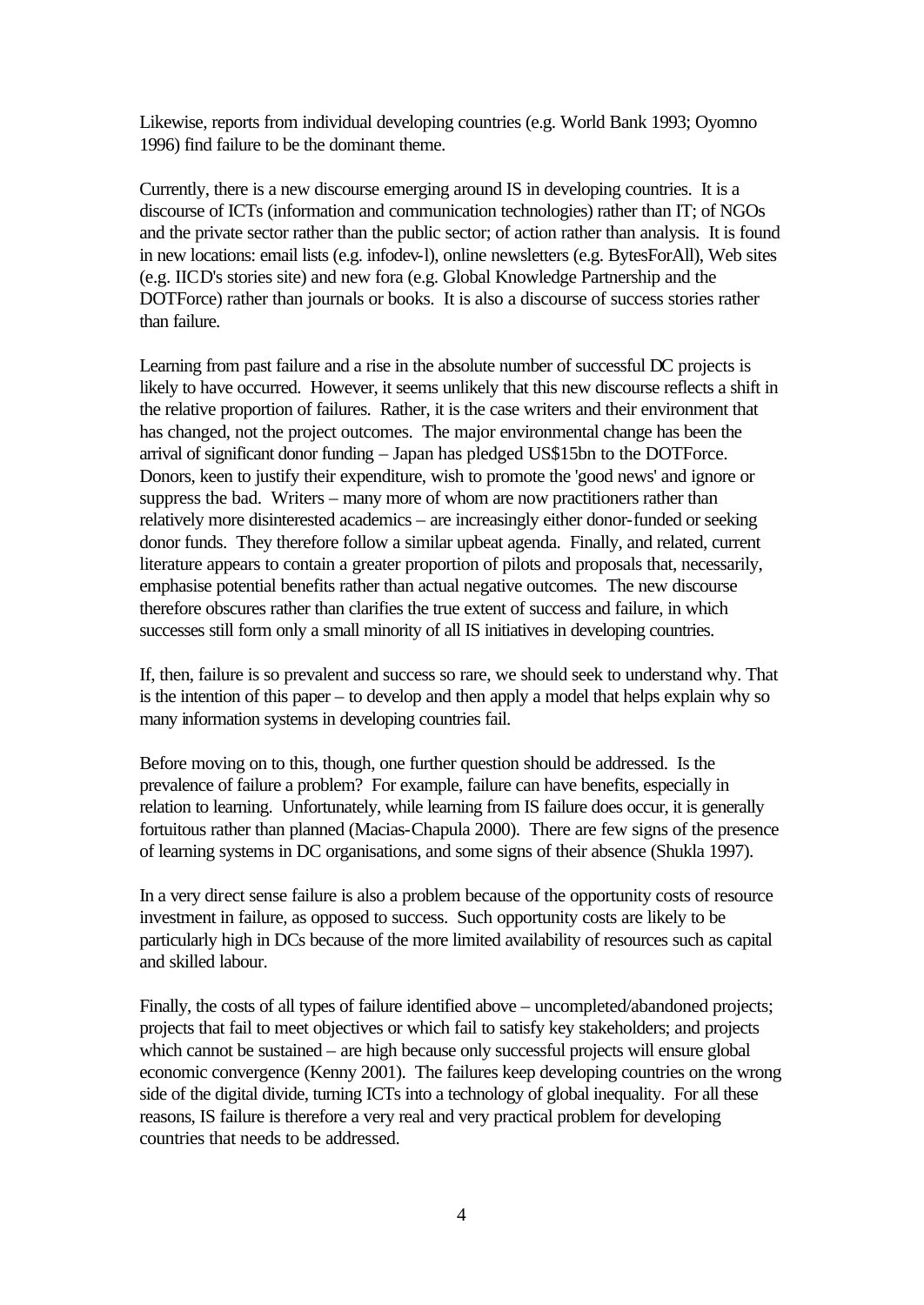### **B. Understanding Developing Country Information Systems Success and Failure**

We have an estimation that a significant majority of IS projects in developing countries fail in some way. Why should this be?

A number of writers have addressed success and failure of such projects. Their writing has tended to fall into one of two camps. The first, and larger, camp may be described as 'factoral analysis'. Taking either a case or a survey of cases, this literature focuses on categorising the factors that constrain implementation of information systems in developing countries (e.g. Matta and Boutros 1989; Boon 1992; Beeharry and Schneider 1996). This literature has been useful in helping build the overall body of knowledge. However, there have been shortcomings. Many writings have tended to focus "on conditions rather than actions and behaviors, and on weaknesses rather than on ways of overcoming them" (Montealegre 1999:201). Where there are action-oriented recommendations, they have often been normative and prescriptive. They have also been fragile, lacking the theoretical underpinnings or even models that would permit generalisation with confidence.

At the other end of the spectrum has been a smaller camp of work attempting much needed theory building; typically from the base of Gidden's structuration theory or Latour's action network theory (e.g. Baruah 2000; Barrett et al 2001). The main audience for such work has been information systems academics. Implications have often been hard to divine for those struggling at the coal-face of information systems failure.

This paper attempts to steer a 'third way' between the two camps, developing a general framework on the basis of project case studies, but a framework that provides some direct operational recommendations. Such explanatory frameworks of IS success and failure have already been offered in the literature (e.g. Horton and Lewis 1991; Sauer 1993). What follows is one particular approach, developed from soft systems ideas (e.g. Checkland 1981).

The starting point – a reaction against the normative assumptions of some previous DC IS literature – is the classic contingency model (Lawrence and Lorsch 1967; Poulymenakou and Holmes 1996). Contingency sees no single blueprint for success and failure in organisational change. Instead, it recognises that there are situation-specific factors for each DC information system which will determine success and failure and, hence, strategies for success.

Inherent within most ideas of contingency is the idea of *adaptation*: of states of mismatch and match between and within factors and of the need to change in order to adapt systems so that there is more match than mismatch. In the context of overall organisational change, this is mainly described in terms of the need for adaptation of organisational structure to the organisational environment (Butler 1991). In the context of DC information systems, too, there is an 'environment' to which the information system can be adapted.

This environment – and the information systems themselves – incorporate not just technological but also social and organisational factors. The critical role played by these latter factors in the implementation of IS in developing countries has been noted many times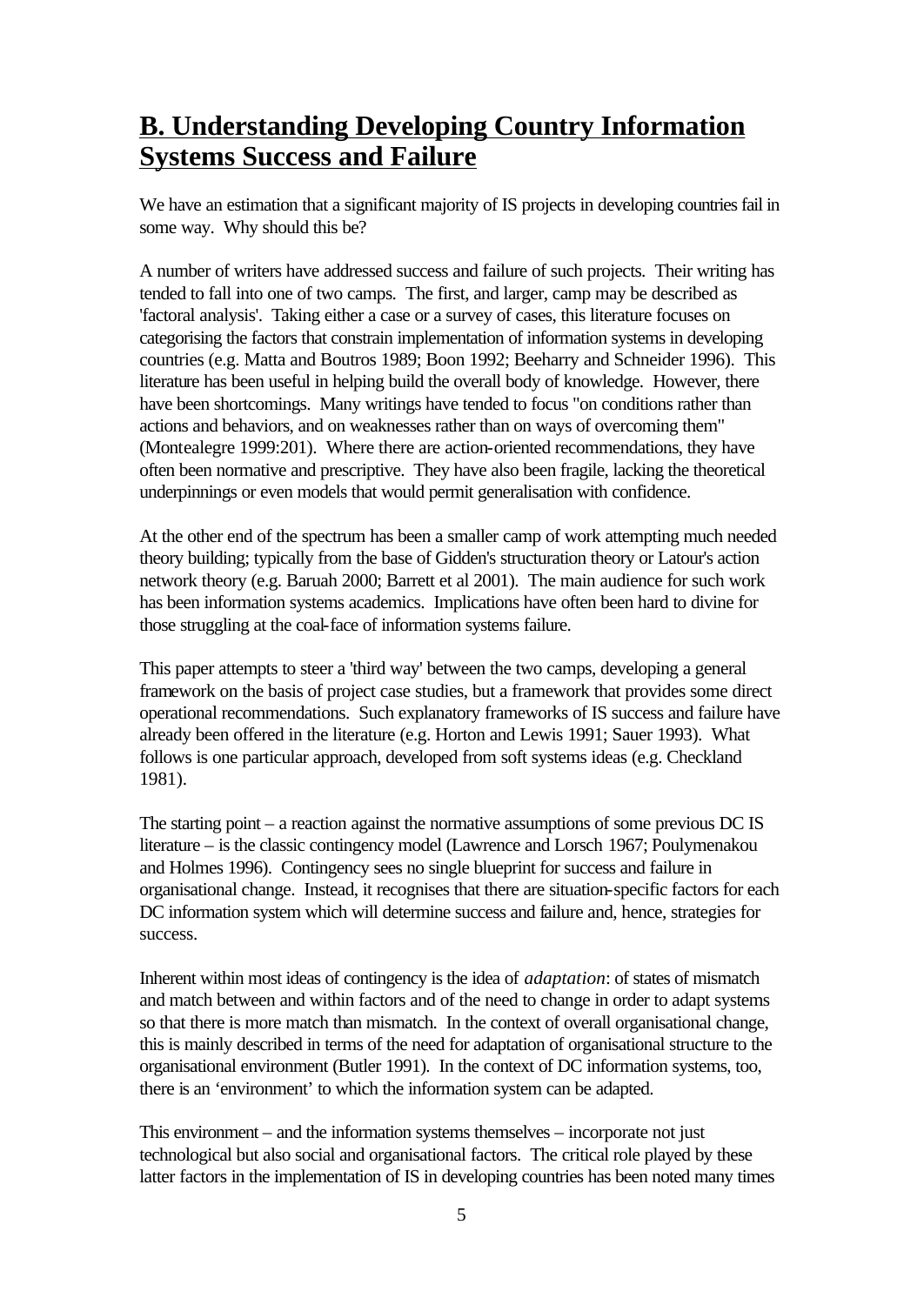(e.g. Bada 2000; Salazar 2001). In turn, these social and organisational factors are not just a question of relatively objective realities, such as work processes or organisational structures, but also of relatively subjective perceptions and values. These perceptions and values plus other assumptions about processes, structures, etc. are not merely expressed in debate during IS implementation; they also come to be inscribed into the design of information systems used in developing countries (Braa and Hedberg 2000).

Returning to ideas of contingency and adaptation, we can therefore conclude that a successful DC information system will be one that tends to match its environment in relation to technical, social and organisational factors; these latter including the values, perceptions and assumptions of key stakeholders.

However, there is a major problem here: if the information system were to exactly match its environment, it would not change that environment in any way. Yet the formal purpose of information systems is to support and bring about organisational change in order to improve the functioning of DC organisations. There must therefore be some degree of change that an IS introduces. Indeed, a greater degree of change may bring greater organisational improvements (though there is no necessary link between size of change and size of benefits).

On the other hand, the greater the degree of change, the greater the risk of failure. Thailand's Tax Computerisation Project failed by trying to change too much (Kitiyadisai 2000). The World Bank's survey of African projects found it was the 'ambitious or complex' ones that were most likely to fail; to be feasible, projects had to be 'modest' about the amount of change involved (Moussa and Schware 1992).

Overall, then, there is a trade-off between change and risk for the information system. Reducing the degree of change may increase the likelihood of success, but also reduce the organisational benefits. Conversely, increasing the degree of change may reduce the likelihood of success but also increase the organisational benefits if the change is successful.

Putting all these ideas together, we see that central to DC information system success and failure is the amount of change between 'where we are now' and 'where the information system wants to get us'. The former will be represented by the current realities of the particular context (part of which may encompass subjective perceptions of reality). The latter will be represented by the model or conceptions, requirements and assumptions that have been incorporated into the new information system's design. Putting this a little more precisely, then, we can say that success and failure depend on the size of gap that exists between 'current realities' and 'design conceptions of the information system'.

Where do IS 'design conceptions' come from? They derive largely from the worldview of the stakeholders who dominate the IS design process. As discussed below, in the context of developing country IS, those stakeholders are often drawn from Northern and/or rational-technical and/or private sector contexts. In this case, the earlier phrase should be amended from 'where the IS wants to get us' to 'where the dominant stakeholders want the IS to get us'.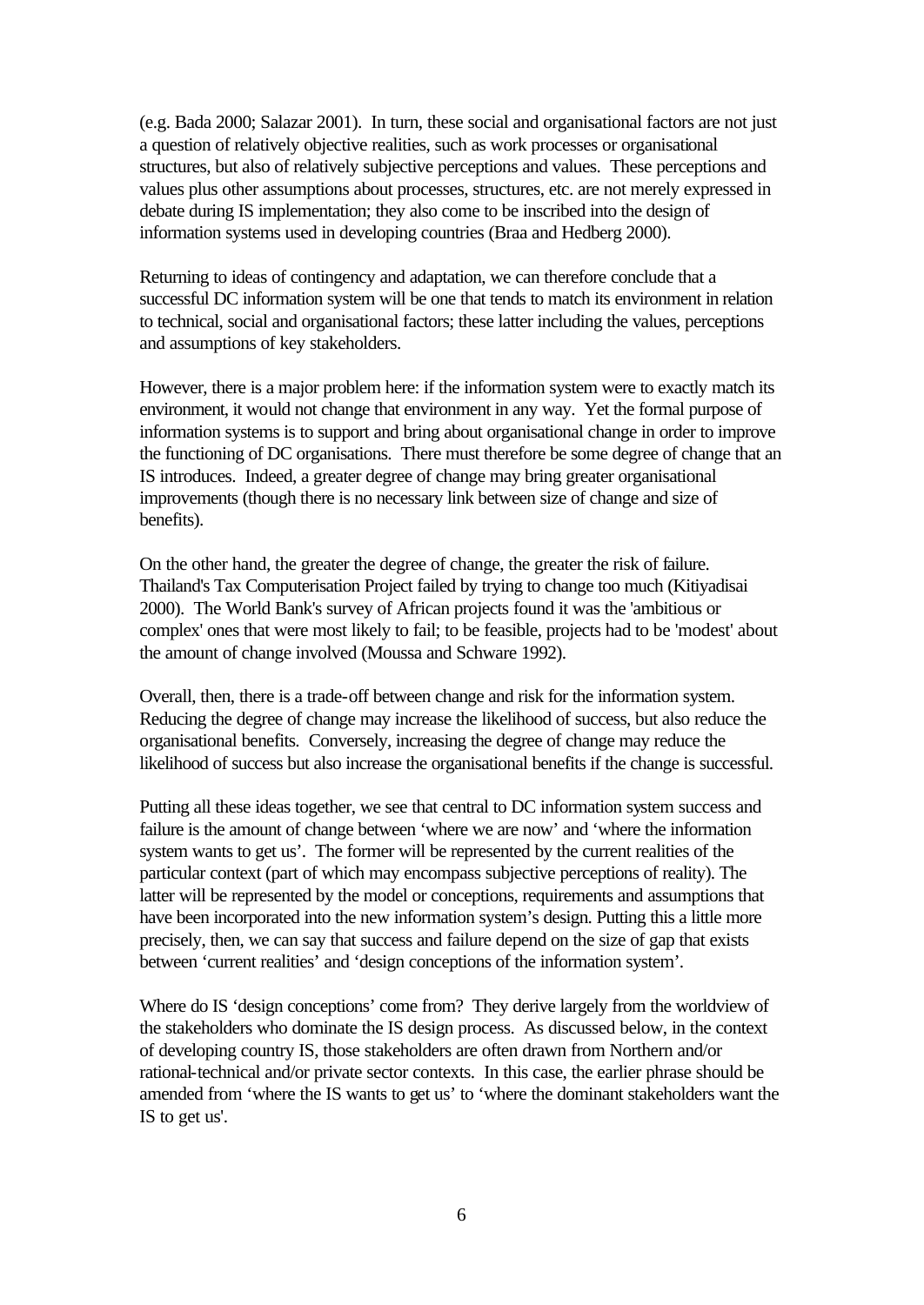# **C. Explaining Developing Country Information Systems Success and Failure**

Design—reality gaps can arise in any situation. Here, though, we can highlight situations in which large gaps are likely to arise. In turn, these large gaps make it more likely that DC information systems projects will fail. They can be discussed using the seven dimensions that case study analysis suggests are necessary and sufficient to provide an understanding of design—reality gaps (Heeks and Bhatnagar 2001). The dimensions are summarised by the ITPOSMO mnemonic – see Figure 1.



#### **Figure 1: Design—Reality Gaps**

#### **Country Context Gaps**

Gaps will arise especially when designs and dominant design stakeholders are remote (physically or psychologically) from the context of IS implementation and use. This can happen in a number of ways, but the domain of developing country information systems is particularly dominated by the transfer of Northern designs to Southern realities. This domination comes partly from the economics of innovation and the domination of ICT/ISrelated R&D systems by Northern companies and Northern researchers. It comes partly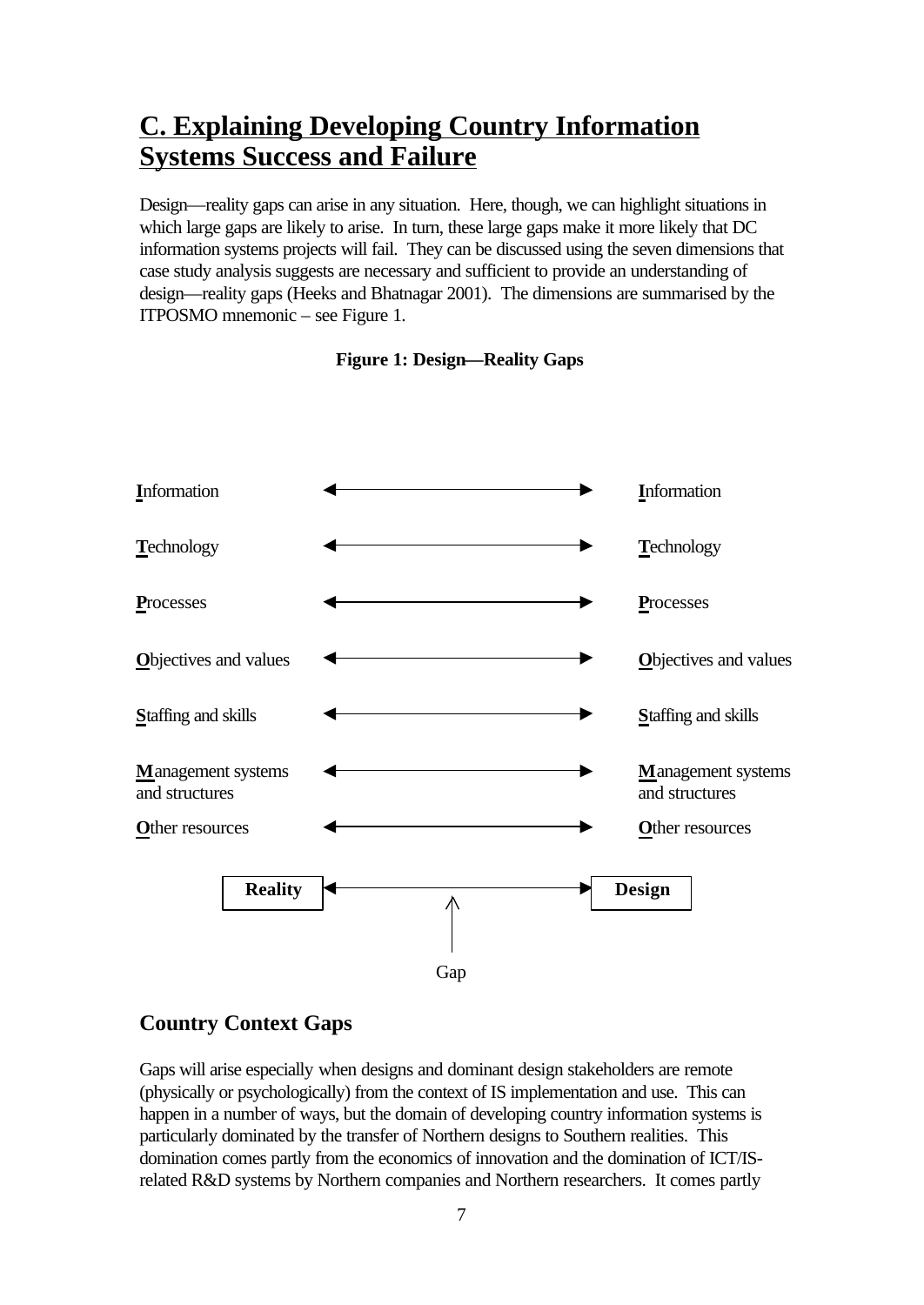from the economics of business, which sees Northern organisations able to invest more and earlier in new information systems than their Southern counterparts. It comes partly from the economics and politics of aid, which has been dominated by a flow of resources and artefacts from North to South rather than, for instance, from South to South. It even comes partly from cultural attitudes in the South, where belief in the superiority of imported items is sometimes strong (Heeks 1996). Finally, the whole process has been both strengthened and enabled by globalisation; a Northern project that has carried ideas and systems from North to South.

Risks arise because the context of North and South differ in various ways that can be summarised using the ITPOSMO checklist (adapted from Bhatnagar 1990; Lind 1991; Ojo 1992 and Malling 2000):

- ?? *Information*: formal, quantitative information stored outside the human mind is valued less in developing countries.
- ?? *Technology*: the technological infrastructure (telecommunications, networks, electricity) is more limited and/or older in DCs.
- ?? *Processes*: work processes are more contingent in developing countries because of the more politicised and inconstant environment.
- ?? *Objectives, values and motivations*: developing countries are reportedly more likely to have cultures that value kin loyalty, authority, holism, secrecy, and risk aversion.
- ?? *Staffing and skills*: developing countries have a more limited local skills base in a wide range of skills. This includes IS/ICT skills of systems analysis and design, implementation skills, and operation-related skills including computer literacy and familiarity with the Western languages that dominate computing. It also includes a set of broader skills covering the planning, implementation and management of IS initiatives.
- ?? *Management and structures*: developing country organisations are more hierarchical and more centralised.
- ?? *Other resources*: developing countries have less money. In addition, the cost of ICTs is higher than in industrialised countries whereas the cost of labour is less.

Of course, these are stereotypes. One can find many cases in which they are reversed, and one can equally find vast gulfs within industrialised countries. Nonetheless, there are frequent clashes of context between Northern design and Southern reality that can occur in a number of ways. The most obvious happens when Northern stakeholders, such as consultants or ICT vendors or aid donors, dominate the IS design process in a developing country. Those stakeholders often bring with them the "If it works for us, it'll work for you" mentality. They also bring their context with them and then impose a design derived from that context that mismatches DC realities.

The design process can be more remote than this. Where Northern designers create an information system that is then transferred to a developing country, "What is transferred … is not simply machines, hardware, or knowledge but a collection of attitudes, values, and social, political, and cultural structures." (Shields and Servaes 1989:50). The information system transferred contains within it inscriptions from a remote context that add up to a design package incorporating many of the ITPOSMO dimensions. A design—reality gap is the typical outcome.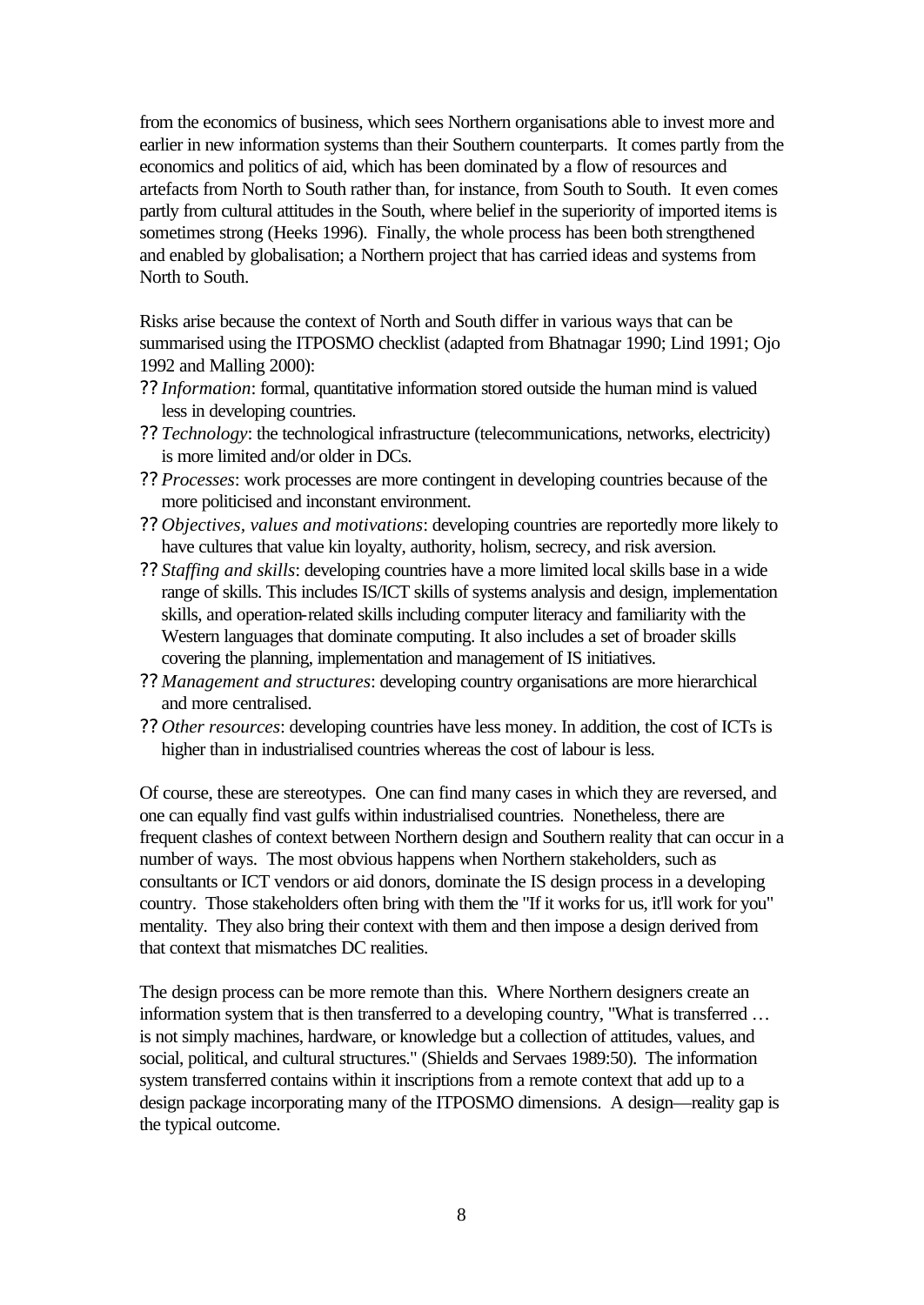Problems can even occur where stakeholders from industrialised countries are not directly involved because the North is not just a physical location, it is also a state of mind that has now come to exist for increasing numbers of key figures in developing country organisations. This transfer of context occurs directly through education in the North or even in Northdeveloped educational systems, and indirectly through the leverage gained by Northern domination of economic, political and cultural resources and channels. These individuals therefore act as Trojan horses, devising Northern-inspired designs within Southern organisations.

An example of country context gaps can be drawn from the Philippines. There, an aidfunded project to introduce a field health information system was designed according to a Northern model that assumed the presence of skilled programmers, skilled project managers, a sound technological infrastructure, and a need for information outputs like those used in an American health care organisation (Jayasuriya 1995). In reality, none of these was present in the Philippine context and the information system failed.

These country context gaps provide an overview of differences between industrialised and developing countries; differences that lead to design—reality gaps. However, as discussed below, there are other perspectives on those differences that also create situations in which failure is more likely to occur.

#### **Hard—Soft Gaps**

Information systems for development have been affected by the intimate three-way association of ICTs, modernisation and Western rationalism (Shields and Servaes 1989; Avgerou 2000; Tettey 2000).

Information systems per se have a tendency to be designed according to models of rationality. In part, this occurs because of the continuing emphasis on ICTs within information systems change. Technology is conceived as an objective and rational entity, not as something that incorporates particular political and cultural values. The tendency towards rationality in IS design is reinforced by the rationality of the modernisation agenda that carries innovations from North to South.

This combination can readily be seen at work in the agendas of many donor agencies. For them, the overall purpose of development is the creation of economic rationalism within the economic systems of the South. ICTs are seen as a key tool in achieving this, and become part of a technically-rational and technologically-determinist agenda that focuses on the digital divide, on 'eDevelopment', and on ICT infrastructure (Wilson and Heeks 2000). Any ICT problems are, in turn, seen as best solved by resort to market rationality.

One could argue the validity of rational models in an industrialised country context. Here, though, the problem is the gap between the rationality of IS design, and the political/behavioural realities of developing country organisations. These latter realities have been extensively described, and gaps between 'hard' rational design and 'soft' political realities are summarised in Table 1 (Heeks and Mundy 2001).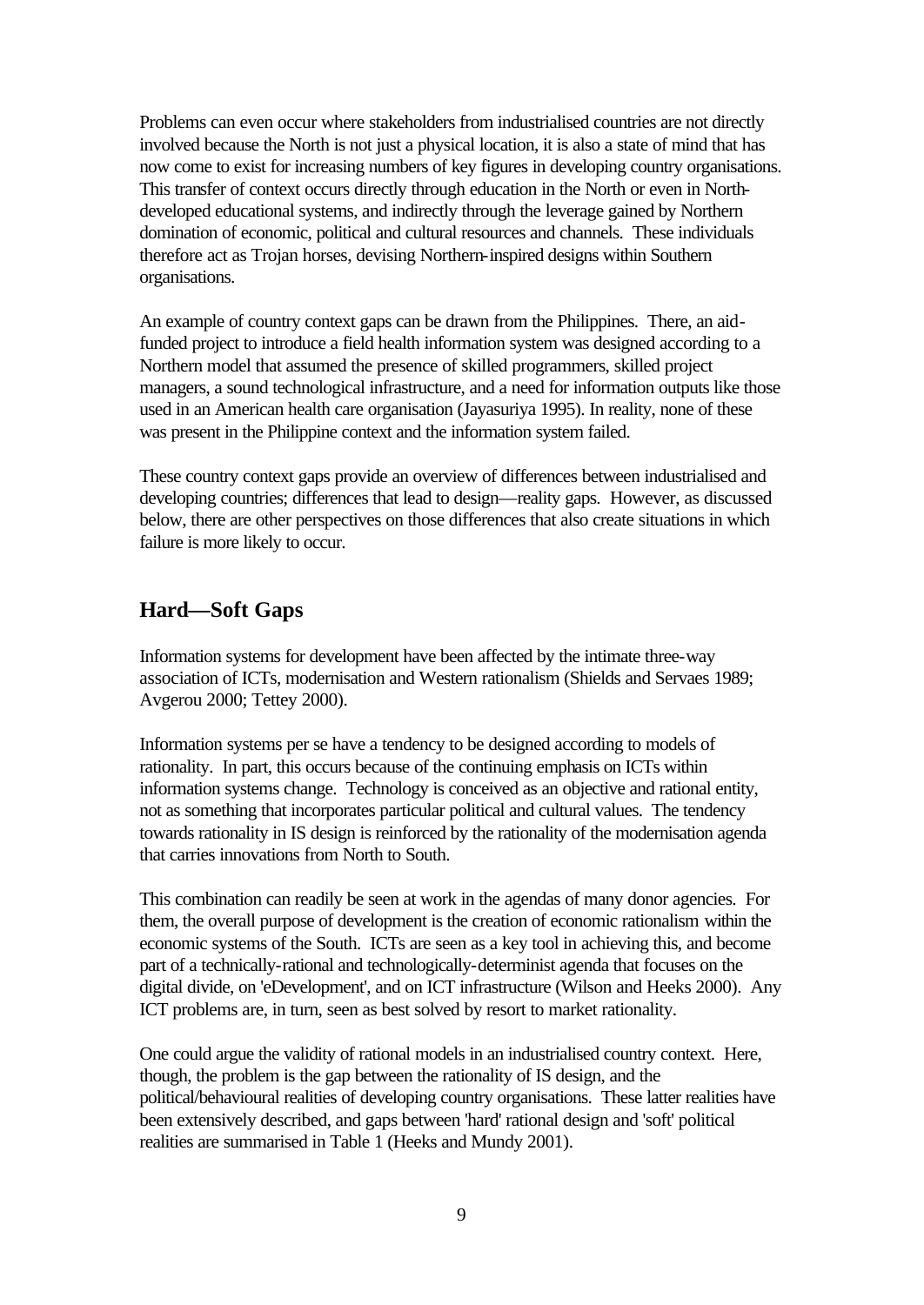| <b>Dimension</b>    | 'Hard' Rational Design           | 'Soft' Political Reality          |
|---------------------|----------------------------------|-----------------------------------|
| <b>Information</b>  | Emphasis on standardised,        | Emphasis on contingent,           |
|                     | formal, quantitative information | informal, qualitative information |
| Technology          | A simple enabling mechanism      | A complex, value-laden entity:    |
|                     |                                  | status symbol for some, tool of   |
|                     |                                  | oppression for others             |
| Processes           | Stable, straightforward and      | Flexible, complex, constrained    |
|                     | formal; decision outcomes as     | and often informal; decision      |
|                     | optimal solutions based on       | outcomes as compromises           |
|                     | logical criteria                 | based on 'power games'            |
| Objectives and      | Formal organisational objectives | Multiple, informal, personal      |
| values              |                                  | objectives                        |
| Staffing and skills | Staff viewed as rational beings  | Staff viewed as political beings  |
| Management systems  | Emphasis on formal, objective    | Emphasis on informal,             |
| and structures      | processes and structures         | subjective processes and          |
|                     |                                  | structures                        |
| Other resources:    | Used to achieve organisational   | Used to achieve personal          |
| time and money      | objectives                       | objectives                        |

**Table 1: Differences Between Hard and Soft Models**

Failure is frequently the outcome of such hard design—soft reality gaps. For instance, geographic information systems (GIS) are seen to incorporate a number of assumptions and requirements that derive from Western rationalism (Walsham 2000). Introduction of GIS in developing countries has therefore been problematic.

This was the case when a GIS was introduced by the Indian Ministry of Environment and Forests for forestry management. As analysed by Barrett et al (2001), identified differences can be related to dimensions in Table 1 that include information, technology, processes, objectives/values and staffing/skills:

- ?? The GIS design assumed reliance on formal types of information borne via technical channels "as compared to the informal channels of information" that were used in practice (ibid.:18)
- ?? The GIS design assumed "a form of working culture wherein decisions are made on criteria of rationality and principles of cartographic science." (ibid.:14). This mismatched a reality of politicised decision making.
- ?? The GIS design representations of the forest conflicted with the reality of forest officers' representations which did not see "land as something that is out there and that can be objectively measured and standardized in GIS models" (ibid.:13).
- ?? The GIS design required values of trust in the technology, in "new forms of rationality" (ibid.:19), and in persons unknown and absent. This mismatched the real values of trust in persons known and present.

The result was a significant design—reality gap along several of the ITPOSMO dimensions, and the outcome was failure: "there were no real operational systems established by the end of the project period" (ibid.:10).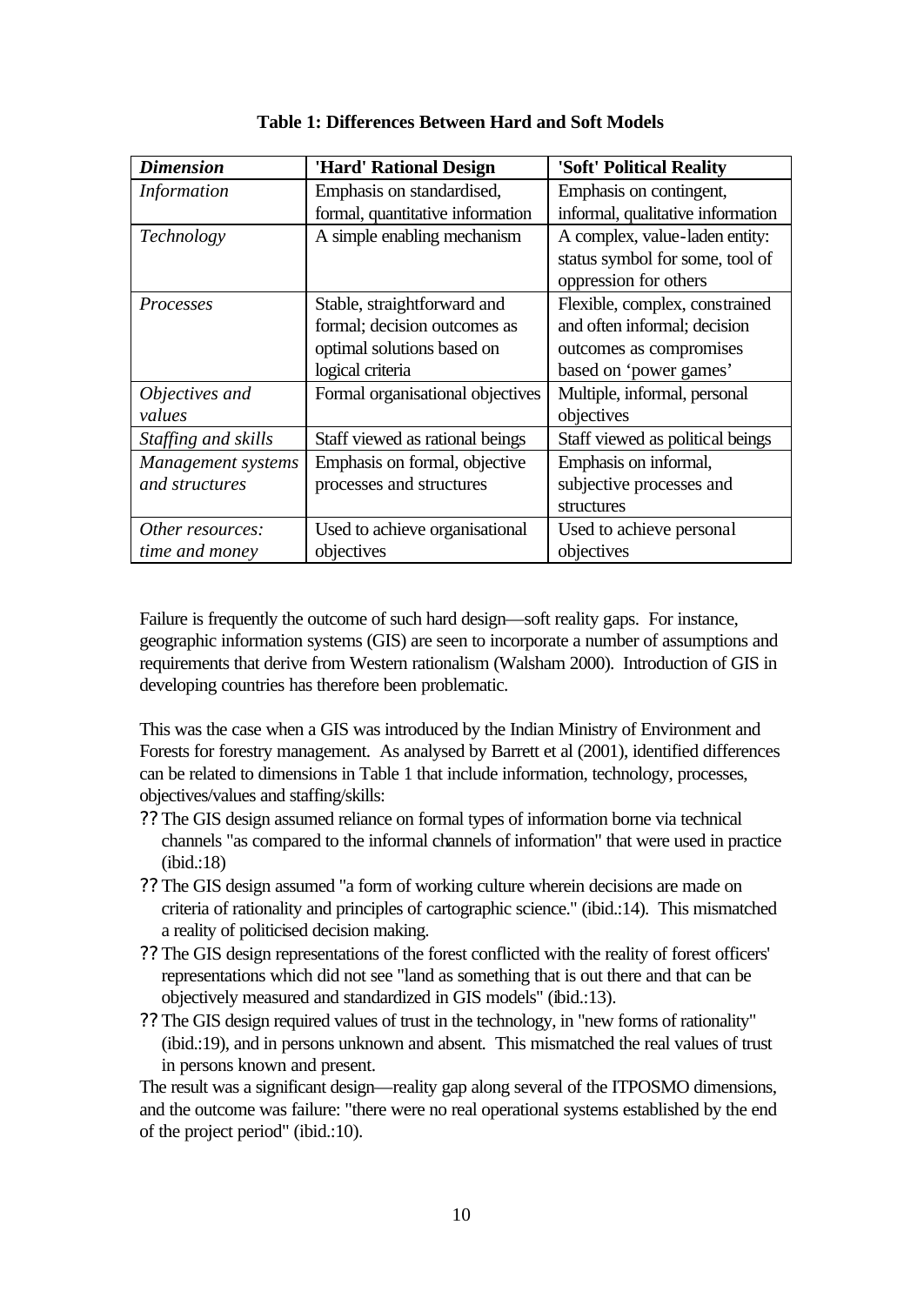#### **Private—Public Gaps**

In the North, the private sector dominates both ICT innovation and application of information systems, a role it took over from the public sector some decades ago (Margetts 1999). In developing countries, however, the public sector plays a comparatively far greater role – measured, for example, in terms of contribution to GDP or to total employment – than in industrialised countries. It is therefore the target for many information systems projects. To this may be added the more general philosophy of 'business good, government bad' that has pervaded the agendas of new public management and the Washington consensus ideology within many development institutions, led by the World Bank and IMF (McCourt 2001)

The result is significant numbers of development projects that involve transfer to the DC public sector of IS designed in and for the private sector. This can be problematic since the public sector remains fundamentally different from the private sector along all the ITPOSMO dimensions (Pollitt and Harrison 1992; Isaac-Henry 1997):

- ?? *Information*: Lack of competition in the public sector means it makes less use of strategic information then the private sector. Public sector organisations also tend to place less emphasis on financial cost information and more emphasis on broader performance indicator information than private sector organisations due to different regulatory requirements. Related to this, private sector organisations tend to understand their customers merely in terms of what those customers buy. By contrast, the public sector as a whole holds and uses information on virtually every aspect of a person's life: their location, health, education, finances, criminal record, children, business activities, and so on.
- ?? *Technology*: public sector organisations tend to have a more limited and older technological infrastructure than that found in private sector organisations. Technology also tends to be viewed more negatively in the risk-averse public sector, and more positively in the private sector where competition forces innovation.
- ?? *Processes*: public sector organisations undertake processes, such as policy-making, socio-political consultation, and reporting to the government and legislature that are largely absent from the private sector. The public sector environment is also unstable in a way that differs from the 'continuous change' environment of the private sector. Working within a framework of constant discontinuous changes in legislation, policy initiatives, political parties, and questions from politicians can create one-off and/or short-term processes in the public sector to which considerable resources have to be devoted.
- ?? *Objectives and values*: public sector objectives are typically broader than those in the private sector, encompassing social and political and economic factors rather than a more narrow financial focus. In the private sector, too, there tends to be greater insecurity about jobs, units and even whole organisations. One element of self-interest – of preserving one's own job – therefore tends to be a more overt part of personal decision making. This forces a greater convergence between personal motivations and organisational objectives than found in the public sector. By contrast, formal organisational objectives in the public sector often relate to the objectives of a group (the public) which is not directly represented within the organisation, and these objectives are often less than clear. In such cases, it is less likely that personal motivations can be aligned with formal organisational objectives. Lack of competition also creates a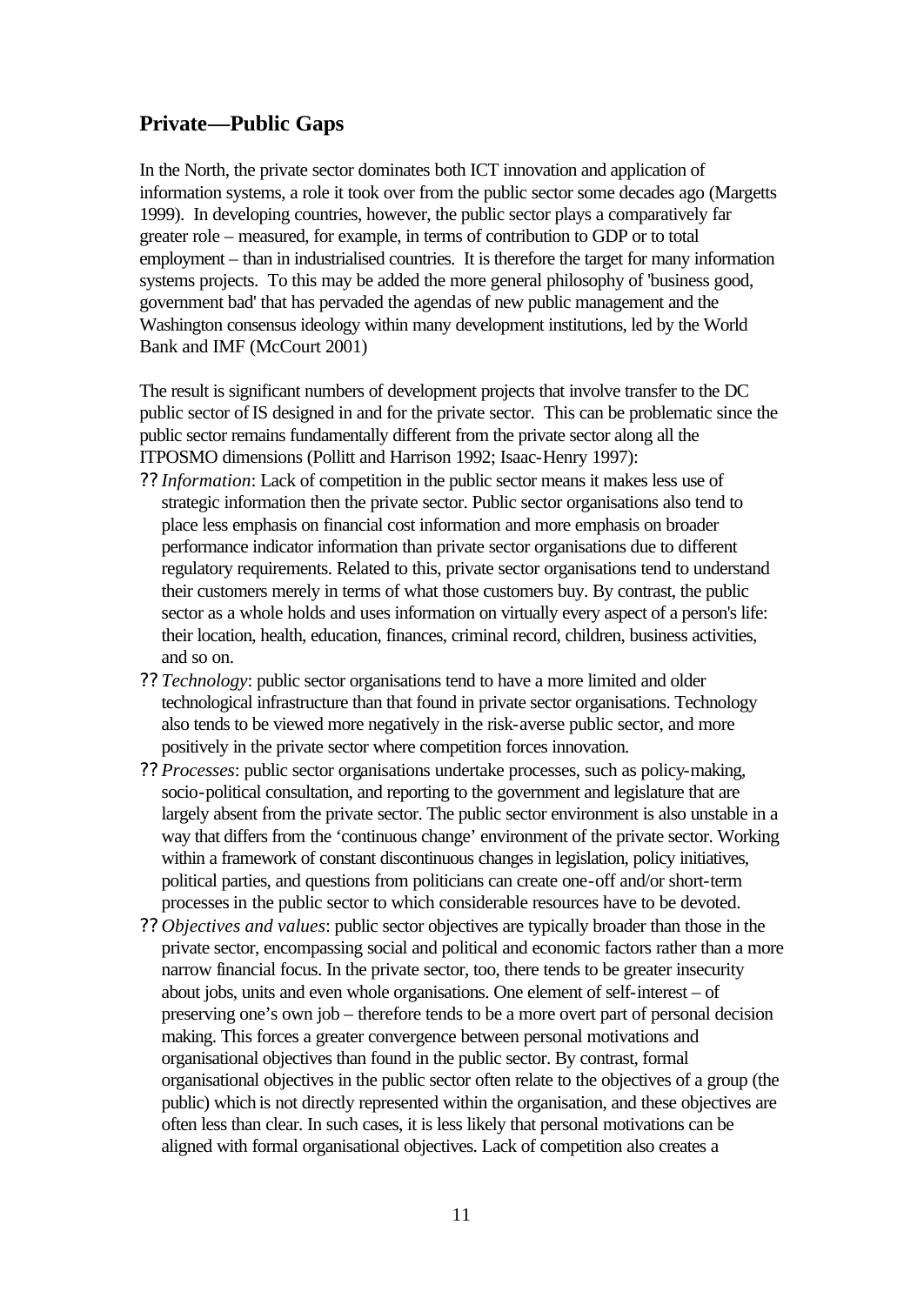tolerance for the promotion of personal rather than organisational objectives that would not be so acceptable in private sector.

- ?? *Staffing and skills*: there tends to be less labour flexibility within the public sector. As a result, there may be greater residual staffing in 'traditional' skill areas and more limited staffing in new/emerging skill areas than found in the private sector. The latter will be particularly found in situations where general labour market demand outstrips supply, where the public sector's lower pay creates greater recruitment and retention problems than experienced in the private sector.
- ?? *Management systems and structures*: typical private sector organisations will have management and structures relating to accounts receivable, sales, marketing and production. Typical public sector organisations will not.
- ?? *Other resources*: in the public sector there are more limited resources and more limited pressures of competition on performance. As a result, the public sector tends to have more time and less money than the private sector.

Given the above differences, information systems developed for the private sector will often fail to match public sector realities. They will therefore be prone to failure.

The application of an information systems strategy and implementation of related information systems in a Latin American public sector enterprise provides an example (Avgerou 1996). The enterprise's new IS manager had undertaken private sector-focused training during which he was introduced to IS strategic planning. IS strategic planning was first developed in the private sector and it has therefore come to incorporate a number of design assumptions that can easily be private sector specific.

The manager's plan was based on private sector-oriented design assumptions, including clear, unitary organisational objectives, apolitical decision making, and the presence of skilled support for implementation. These assumptions did not match the realities of the public sector enterprise, creating a gap along several of the ITPOSMO dimensions. For example, in reality, decision making was not apolitical in the enterprise. Despite its apparent autonomy the enterprise continued to be partly politically driven. Executives 'continued to rely on the old, partly bureaucratic and partly informal information channels and planning mechanisms.' (ibid: p.112). Similarly, the organisation in reality had unclear organisational objectives that encompassed not just economic but also social and political components. It also had only limited skills available for IS implementation.

The result of these and other mismatches was a large gap between system design assumptions and organisational realities. The outcome was an ineffective process of strategic planning that frustrated enterprise managers and 'which hindered the development of even the most fundamental information systems.' (ibid: p.112).

Such problems – and the attendant likelihood of failure – are likely to increase if/as the private sector-oriented reform agenda of new public management takes hold in the public sector of developing countries.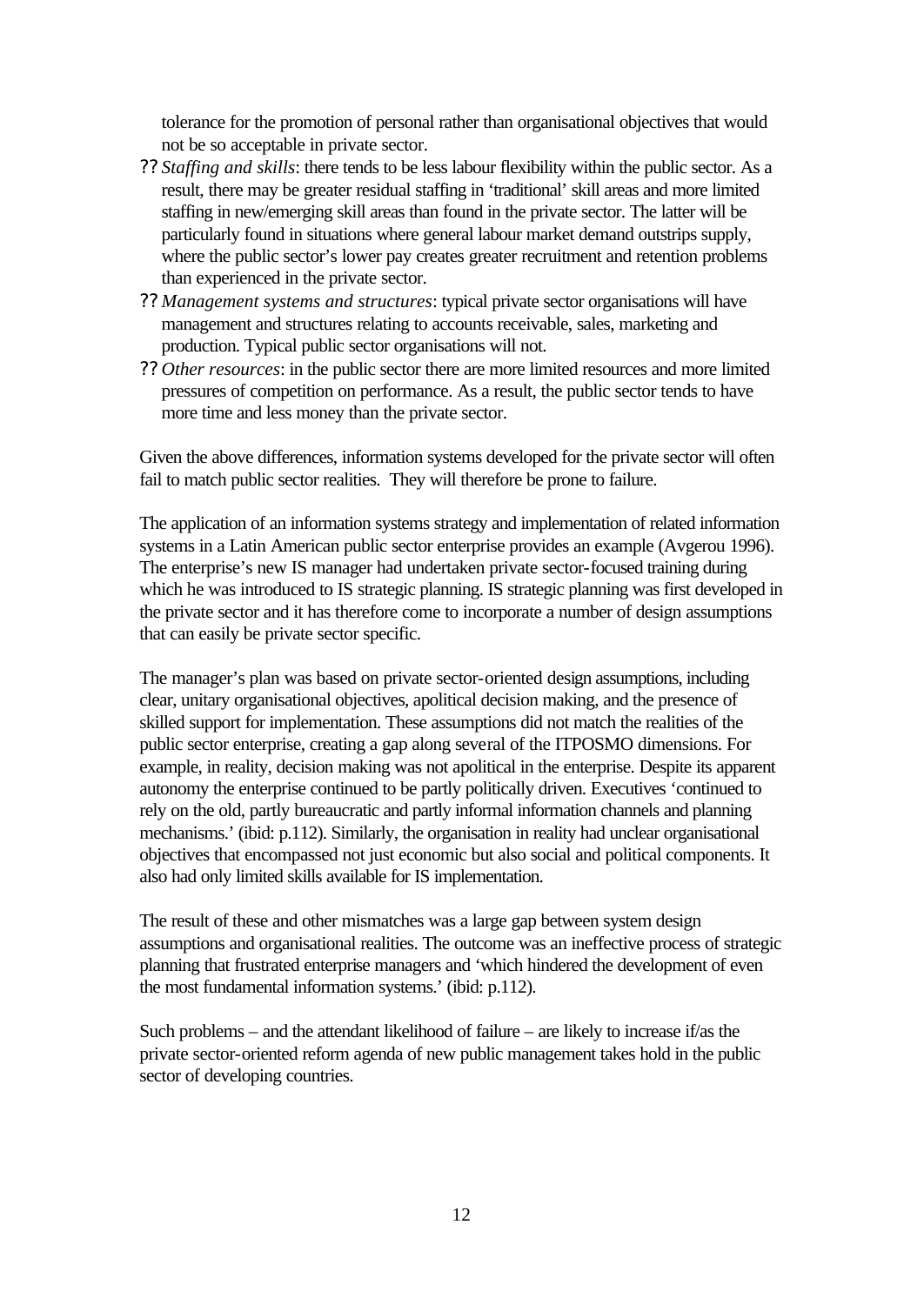# **D. Increasing Success Rates: Local Improvisation to Reduce Design—Reality Gaps**

Design—reality gaps are not static, but change constantly throughout the phases of an IS project. Many of these changes relate to local improvisations: actions by local stakeholders who are not so remote from the context of IS implementation and use.

If the success rate of DC information systems projects is to increase, there need to be more local improvisations that – following the logic of the design—reality gap model – reduce design—reality gaps. This means:

- ?? changing local realities to make them closer to IS design, and/or
- ?? changing the (often 'imported') IS designs to make them closer to DC organisational realities.

The extent to which the latter is possible depends on the extent to which assumptions and requirements are inscribed into immutable or into malleable components of the design. Some 'rationality-imposing' applications, for example like GIS, bring with them such a package of unchangeable elements that scope for local design improvisations is very limited.

Some local improvisations can be seen as specific to one or two ITPOSMO dimensions. For example, in relation to 'processes' and 'management systems', an original design option for a new hospital IS in Guatemala was to re-engineer administrative processes to make them more efficient (Silva et al 2000). This design mismatched the reality that hospital directors supported current procedures and wanted controls to remain in place to ensure corruption was held in check. The design was therefore altered to ensure that these current work processes were supported by the new system.

This was a design improvisation. A converse reality improvisation occurred during the introduction of MIS into private sector enterprises in Sri Lanka (Goonatilake et al 2000). Here the rational design of the MIS often mismatched the rather chaotic nature of most enterprise procedures. Reality was altered by, prior to computerisation, ensuring the introduction of basic manual production planning, control and accounting procedures. Computerisation could then proceed with a great chance of success.

Other local improvisations are generic approaches to gap reduction that limit the extent of change at any given time. Stretching project time horizons is one technique. There has also been use of modularity (supporting one business function at a time) and incrementalism (providing stepped levels of support for business functions) within DC IS projects (see Figure 2). For example, an incremental, evolutionary approach has been fundamental to the progress of Ghana's Volta River Authority in computerising its accounting, finance and personnel information systems (Tettey 2000).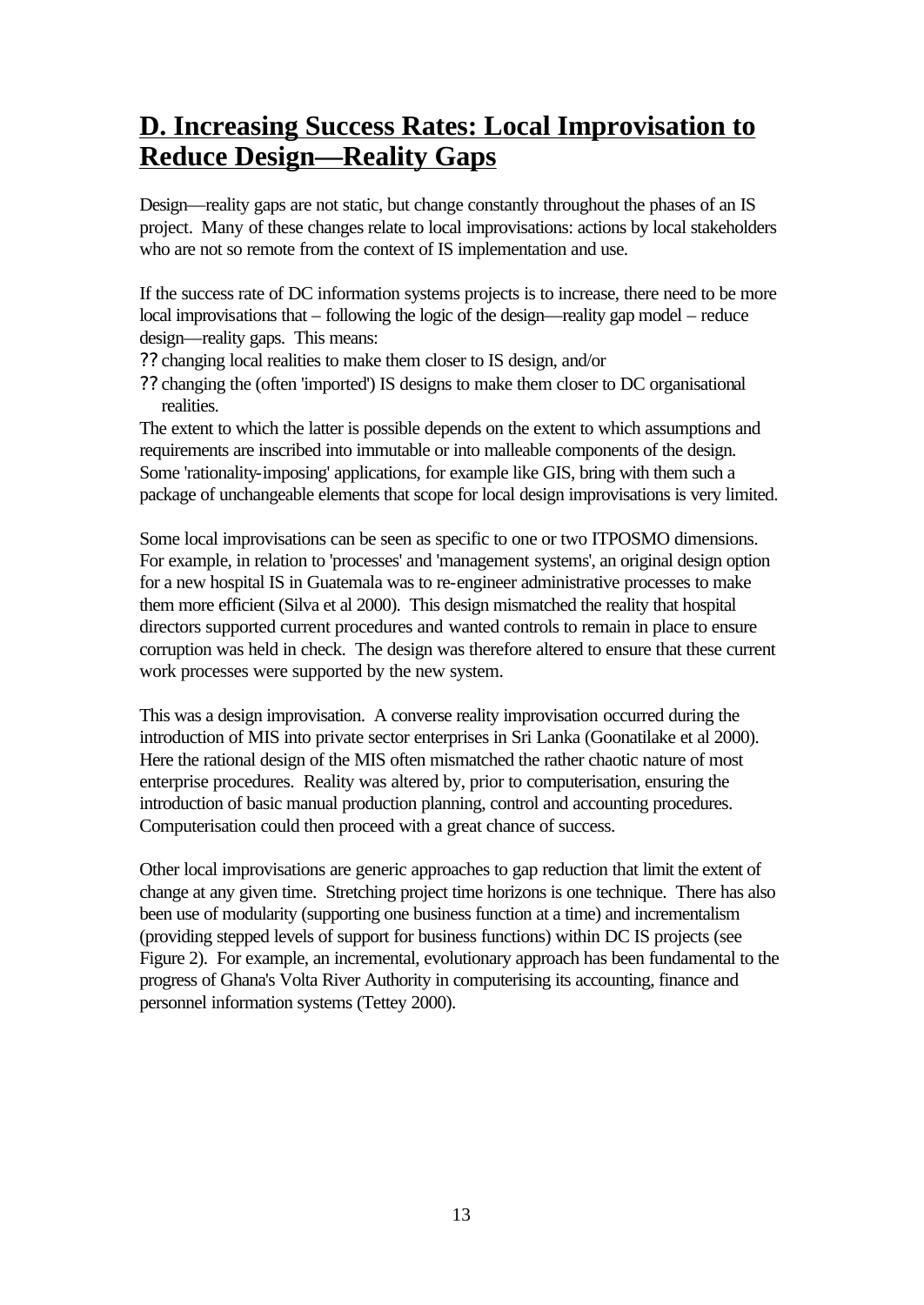



#### **Supporting Local Improvisation and Increasing Success Rates**

How can such local improvisations be supported in order to improve the success rate of IS in DCs? Four ideas will be presented here.

#### **i. Expose Organisational Realities**

First, by exposing organisational realities. An integral part of successful IS implementation must be a proper understanding of current realities. Three elements can be seen here:

- ?? Opening communication channels to and between a variety of project stakeholders; especially those who are closest to the context of implementation and use. The intention here is not to simply describe an organisational reality, but to understand the multiple organisational realities of those involved with the project.
- ?? Legitimising reality; encouraging stakeholders to articulate the difference between rational, prescriptive models of what they should be doing and real depictions of what they are actually doing.
- ?? Providing tools; giving stakeholders the tools that help them to expose and map organisational realities. Many such tools already exist, such as self- and third party observation; use of soft systems tools such as rich pictures; and prototyping.

Such an approach can be seen as operationalised in the facilitated development of health IS in the teaching hospitals of Obafemi Awolowo University in Nigeria (Korpela et al 1998).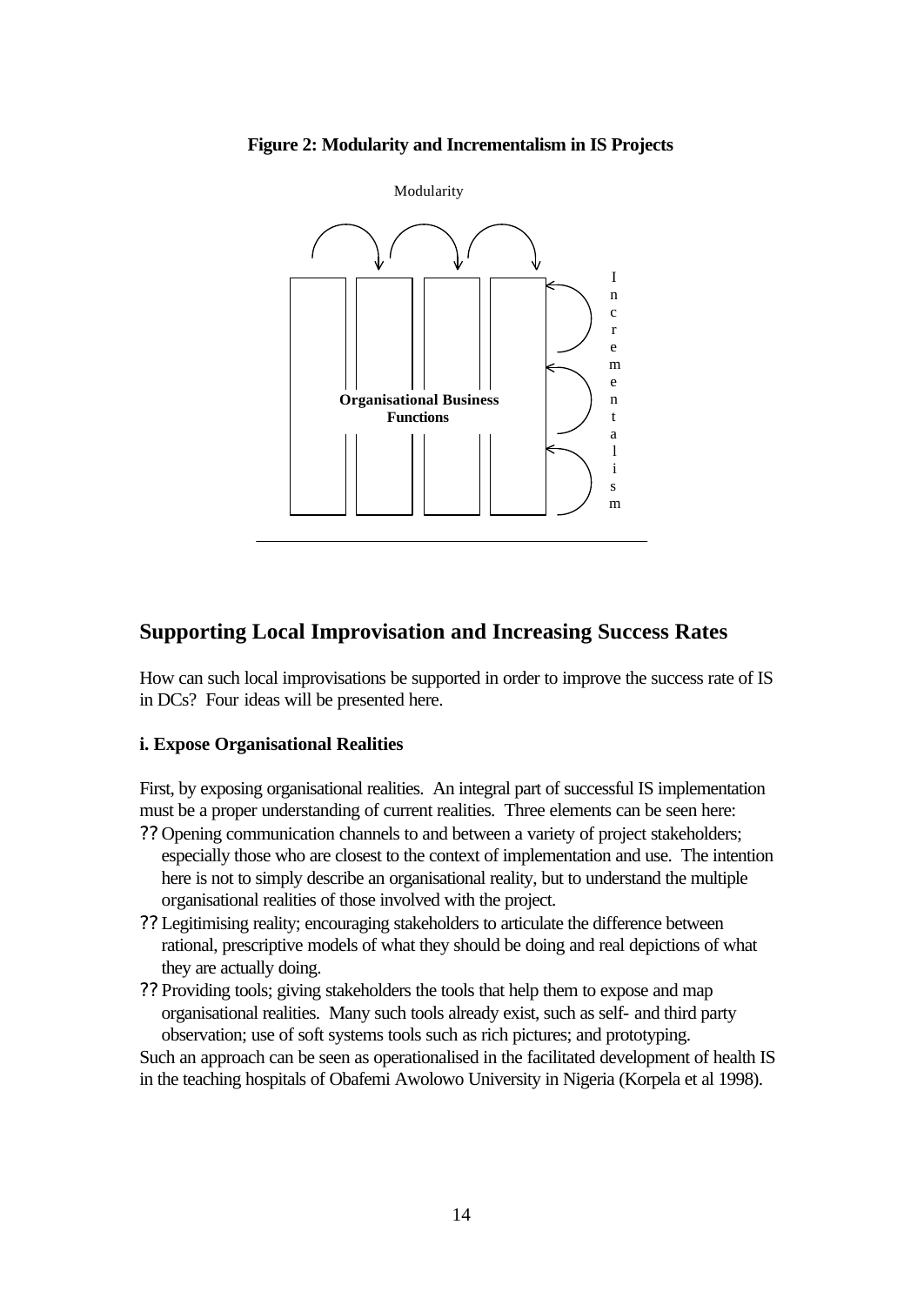#### **ii. Improve Local IS Capacities**

Second, by improving local IS capacities. Local improvisations require local improvisation capacities. But what should those capacities consist of? They must clearly extend beyond just ICT-related skills: as the ITPOSMO checklist reminds us, information systems change requires capacities to understand and deal with far more than just the technology.

An archetypal design—reality gap – and, hence, failure – has arisen in the gap between two key stakeholder groups: 'hard', technical designers who understand the technology but not the business and context of the organisation, and 'soft' users (often managers) who understand the organisation but not the technology. The oft-cited solution to this gap is the creation of 'hybrids', those who understand both context, organisation and work processes of their sector and the role of information systems, as illustrated in Figure 3.



**Figure 3: The Competencies of Hybrids**

The hybrid should not be thought of as a single entity. Rather the notion of hybridisation should be seen as a way to plan skills/knowledge development for current and future personnel. For example, ICT professionals in developing countries need to be hybridised into broader change agents who combine IS and ICT skills with an understanding of context and of change management.

Organisational managers need to be hybridised towards a broader skill set that includes an understanding of information systems and ICTs. This would aim to make them confident about using ICTs, aware of what the technology can and cannot do, and aware of the role of information and information-related processes. This will allow them to take greater control over, or make a more direct contribution to, IS planning and management and ICTenabled change.

All of this clearly has extensive implications for training provision which itself needs to be hybridised. Yet much current training supply in developing countries or for developing country participants – both short professional programmes, and undergraduate and postgraduate programmes – is too narrow in focus (Mundy et al 2001). ICTs are increasingly covered for all groups, but not IS. The role of information and the broader organisational context and processes that ICTs are intended to support are rarely included. Thus the majority of training currently available is not providing the competencies necessary for personnel to engage effectively in the creation of successful information systems.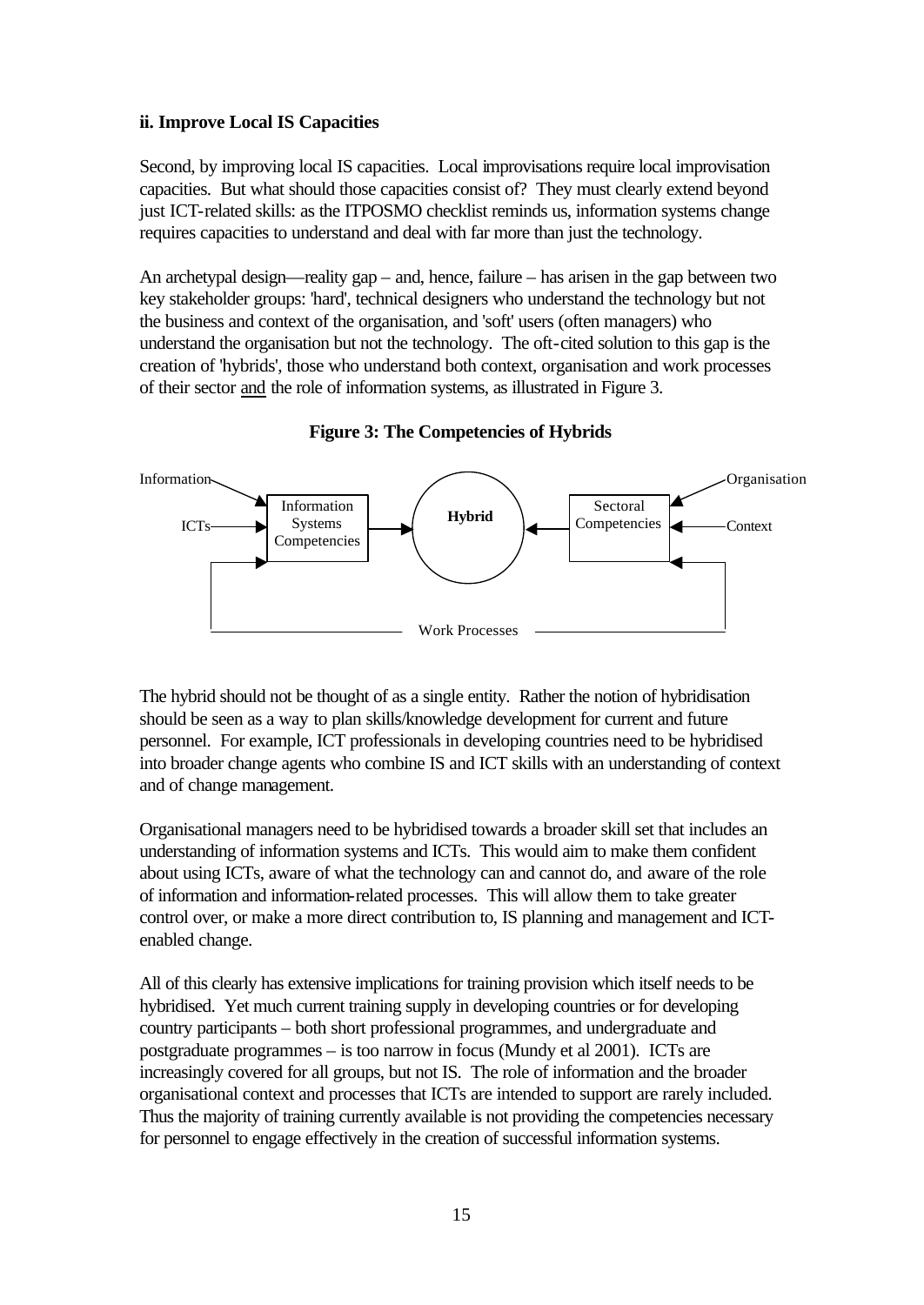#### **iii. Educate the Carriers**

Third, there is a need to educate the carriers. Many individuals and institutions – donors, consultants, ICT vendors, DC personnel trained according to traditional Northern curricula – act as carriers from North to South: carriers of Northern innovations, carriers of hard rationality, and carriers of private sector conceptions. These groups need to be made aware of shortcomings in current DC IS practice, and made competent in ways that help them reduce design—reality gaps.

The hybridisation of training noted above will play a part. Three other elements can be included, each of which addresses a current 'blind spot' amongst carriers, especially donors:

- ?? Evaluation. A true sense of the extent of success and failure needs to be developed. As described at the start of this paper, the current discourse on DC IS obscures the truth in a field already woefully short of hard evidence. That hard evidence needs to be produced, particularly through survey evaluation of DC IS projects. Most of the carriers have a vested interest in artificially inflating success rates and in ignoring failure. Thus independent sources of evaluation funding need to be provided.
- ?? Integration. Donors and other carriers often have a distorted perspective on ICTs. The technology has often been *isolated*: separated from mainstream staff and from mainstream organisational change objectives. More recently, ICTs have come to be *idolised*: placed centre stage in development initiatives in a way that over-estimates the technology's potential, and ignores most social components of the development process. Instead, it is an *integrated* approach that is required. Here, development project objectives are the starting point and information needs are derived from these objectives. The technology is then introduced  $-$  if necessary  $-$  to serve those needs.
- ?? Production. As already noted, closing design—reality gaps and increasing success rates depends, in part, on the development of local IS capacities. These include ICT production capacities, not so much in the field of hardware, but mainly in the field of software – from one-person back-street database designers to large, ISO-9001-badged 'software factories'. Yet donors and other carriers have focused almost entirely on support for ICT consumption in developing countries rather than ICT production. There needs to be a re-balancing of emphasis, to give equal weight to the development of the latter capacities if the former is to be more successful.

#### **iv. Analyse the 'How' as Well as the 'What'**

Finally, local improvisations can be supported by applying the contingent perspective not just to information system content (the 'what') but also to information system process (the 'how'). Some of the more analytical literature on IS in DCs avoids prescriptions about the content of IS and is sensitive to the limitations of rationalism. Yet it jumps in with both feet to prescribe soft implementation techniques developed in and for Northern organisations.

However, such techniques may be inappropriate in some DC contexts. For example, participative IS techniques were a failure in Mexico's General Hospital (Macias-Chapula 2000). Likewise, one end-user development initiative for health IS in South Africa was 'an abysmal failure' (Braa and Hedberg 2000). These implementation techniques failed because there was too large a gap between the design assumptions and requirements of those techniques and the realities of organisations into which they were introduced.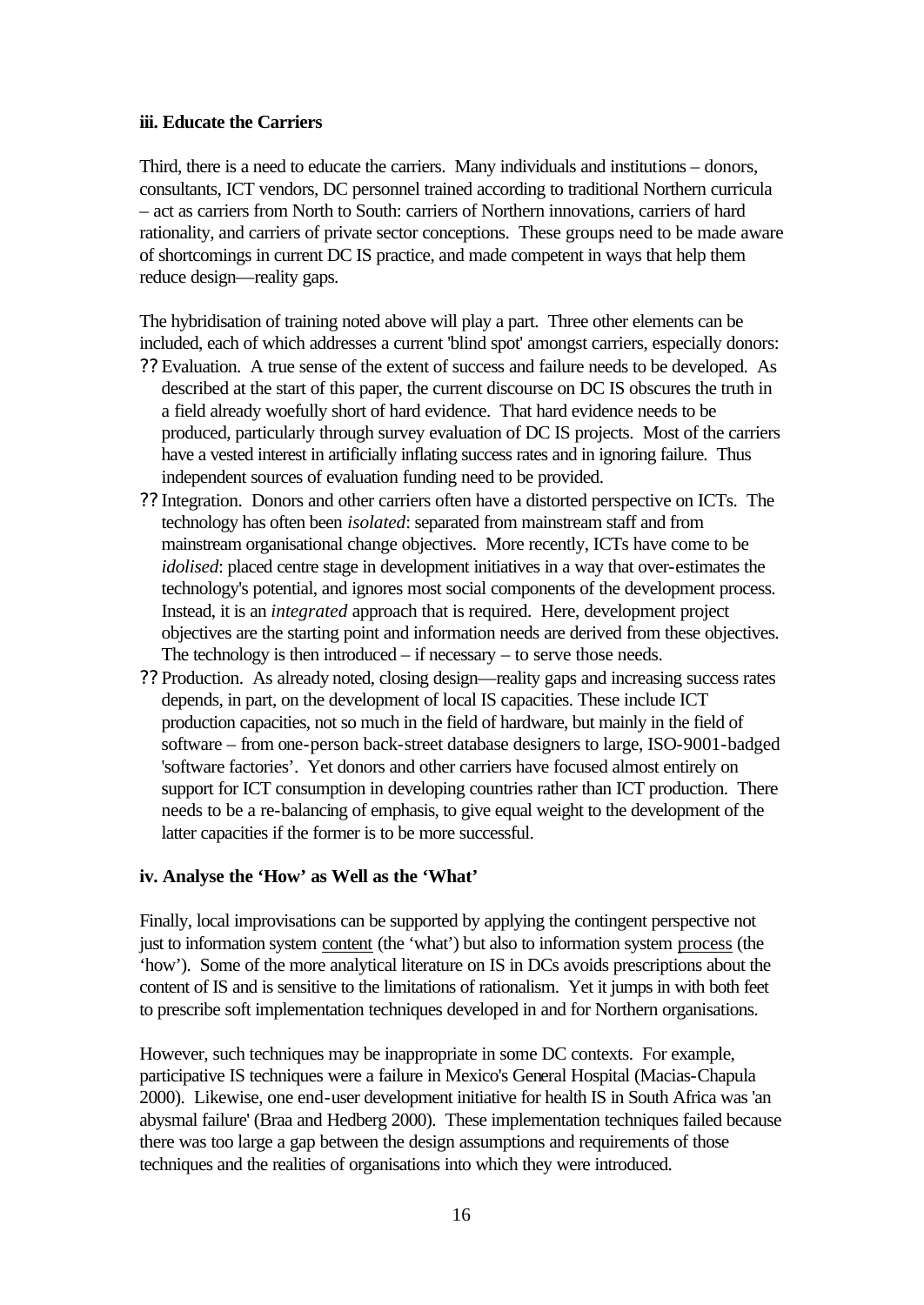We must therefore extend use of the design—reality gap model presented in this paper. It can be used to assess not just the feasibility of a particular information system design, but also the feasibility of particular IS implementation techniques. As such, it represents a powerful management tool for those involved in the development of information systems in developing countries.

#### **References**

Avgerou, C., 1996. Transferability of information technology and organisational practices. In M. Odedra-Straub (ed.) *Global Information Technology and Socio-Economic Development*, Nashua, NH: Ivy League Publishing.

Avgerou, C., 2000. The multiple rationalities of information systems development. In *Information Flows, Local Improvisations and Work Practices*, Proceedings of the IFIP WG9.4 Conference 2000, Cape Town, South Africa.

Avgerou, C. and G. Walsham, 2000. IT in developing countries. In *Information Technology in Context*, eds. C. Avgerou and G. Walsham. Aldershot, UK: Ashgate.

Baark, E. and R. Heeks, 1999. Donor-funded information technology transfer projects. *Information Technology for Development* 8(4):185-197.

Bada, A., 2000. A case study of IT and organizational change in a Nigerian bank. In *Information Flows, Local Improvisations and Work Practices*, Proceedings of the IFIP WG9.4 Conference 2000, Cape Town, South Africa.

Barrett, M., S. Sahay and G. Walsham, 2001. Information technology and social transformation. *The Information Society* 17(1):5-20.

Baruah, N., 2000. Computerizing tax administration in India. In *Information Flows, Local Improvisations and Work Practices*, Proceedings of the IFIP WG9.4 Conference 2000, Cape Town, South Africa.

Beeharry, A. and G.M. Schneider, 1996. Creating a campus network culture in a newly developing economy. *Information Technology for Development* 7(1):3-16.

Benjamin, P., 2001. Community development and democratisation through information technology. In *Reinventing Government in the Information Age*, ed R. Heeks. London: Routledge.

Bhatnagar, S.C., 1990. Computers in developing countries. In S.C. Bhatnagar and N. Bjorn-Andersen (eds) *Information Technology in Developing Countries*, Amsterdam: Elsevier Science.

Boon, J.A., 1992, Information and development. *The Information Society* 8(4):227-241.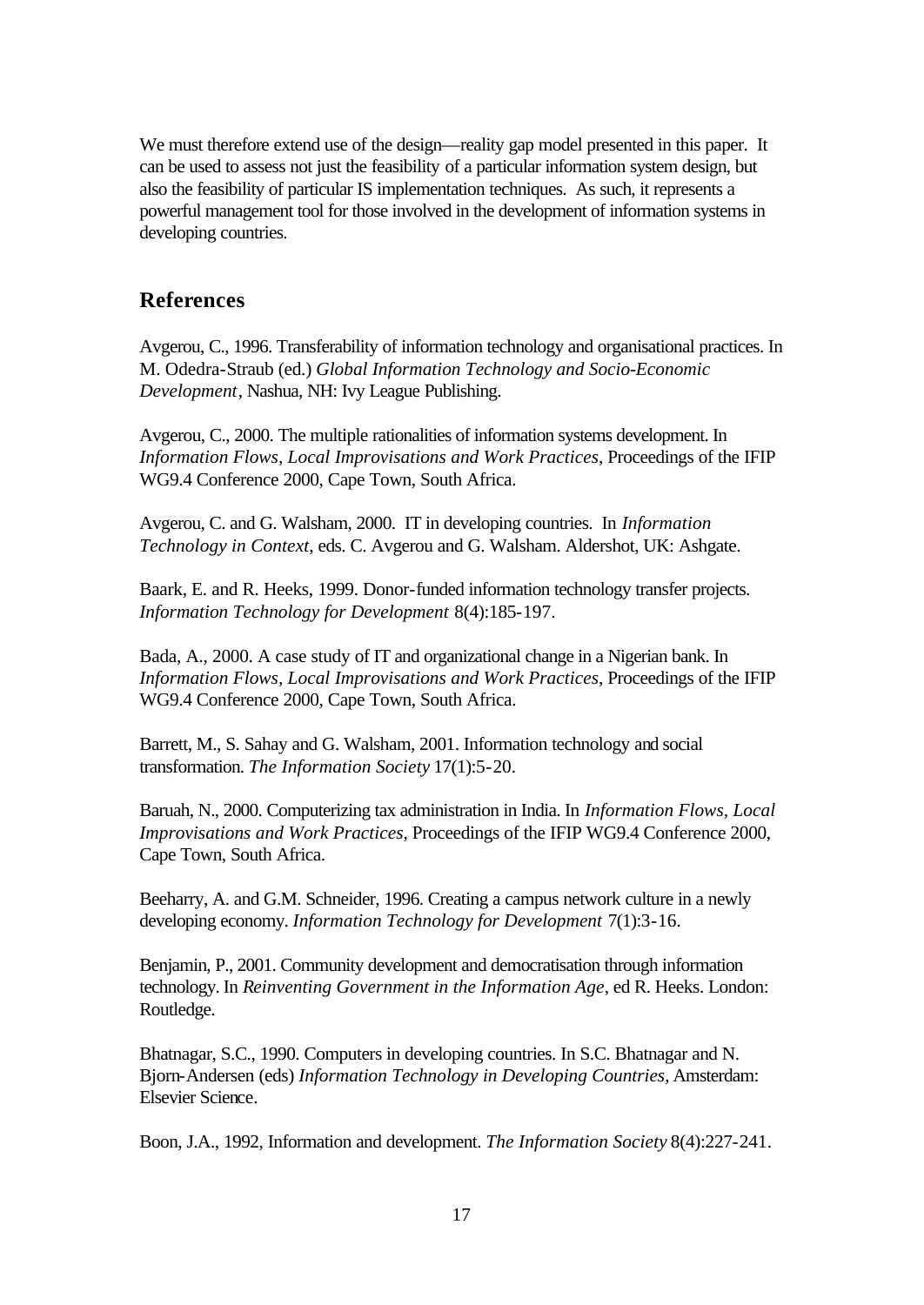Braa, J. and C. Hedberg, 2000. Developing district-based health care information systems. In *Information Flows, Local Improvisations and Work Practices*, Proceedings of the IFIP WG9.4 Conference 2000, Cape Town, South Africa.

Butler, R., 1991. *Designing Organizations*. New York: Routledge.

Calitz, A.P., 2000. Transforming work practices with IT. In *Information Flows, Local Improvisations and Work Practices*, Proceedings of the IFIP WG9.4 Conference 2000, Cape Town, South Africa.

Checkland, P.B., 1981. *Systems Thinking, Systems Practice*. Chichester, UK: Wiley.

Goonatilake, L., O. Maizza-Neto and P. Jayawardene, 2000. Enhancing enterprise competitiveness in developing countries through the promotion of management information and benchmarking tools. In *Information Flows, Local Improvisations and Work Practices*, Proceedings of the IFIP WG9.4 Conference 2000, Cape Town, South Africa.

Heeks, R., 1996. *India's Software Industry*. New Delhi: Sage Publications.

Heeks, R., and S.C. Bhatnagar, 2001. Understanding success and failure in information age reform. In *Reinventing Government in the Information Age*, ed R. Heeks. London: Routledge.

Heeks, R., and D. Mundy, 2001. Information systems and public sector reform in the Third World. In *The Internationalization of Public Management*, eds. W. McCourt and M. Minogue. Cheltenham, UK: Edward Elgar.

Horton, F.W. and D. Lewis (eds), 1991. *Great Information Disasters*. London: ASLIB.

Isaac-Henry, K., 1997. Development and change in the public sector. In K. Isaac-Henry et al. (eds) *Management in the Public Sector*, London: International Thomson Business Press.

James, G., 1997. IT fiascoes…and how to avoid them, *Datamation* November: 84-88

Jayasuriya, R., 1995. Health care informatics from theory to practice. In R.A. Greenes, H.E. Peterson and D.J. Protti (eds), *Medinfo '95*, Edmonton: Healthcare Computing and Communications Canada.

Kenny, C., 2001. *The Internet and Economic Growth in LDCs*, draft paper. Washington, DC: World Bank.

Kitiyadisai, K., 2000. The implementation of IT in reengineering the Thai Revenue Department. In *Information Flows, Local Improvisations and Work Practices*, Proceedings of the IFIP WG9.4 Conference 2000, Cape Town, South Africa.

Korac-Boisvert, N. and A. Kouzmin, 1995. Transcending soft-core IT disasters in public sector organizations, *Information Infrastructure and Policy* 4(2):131-61.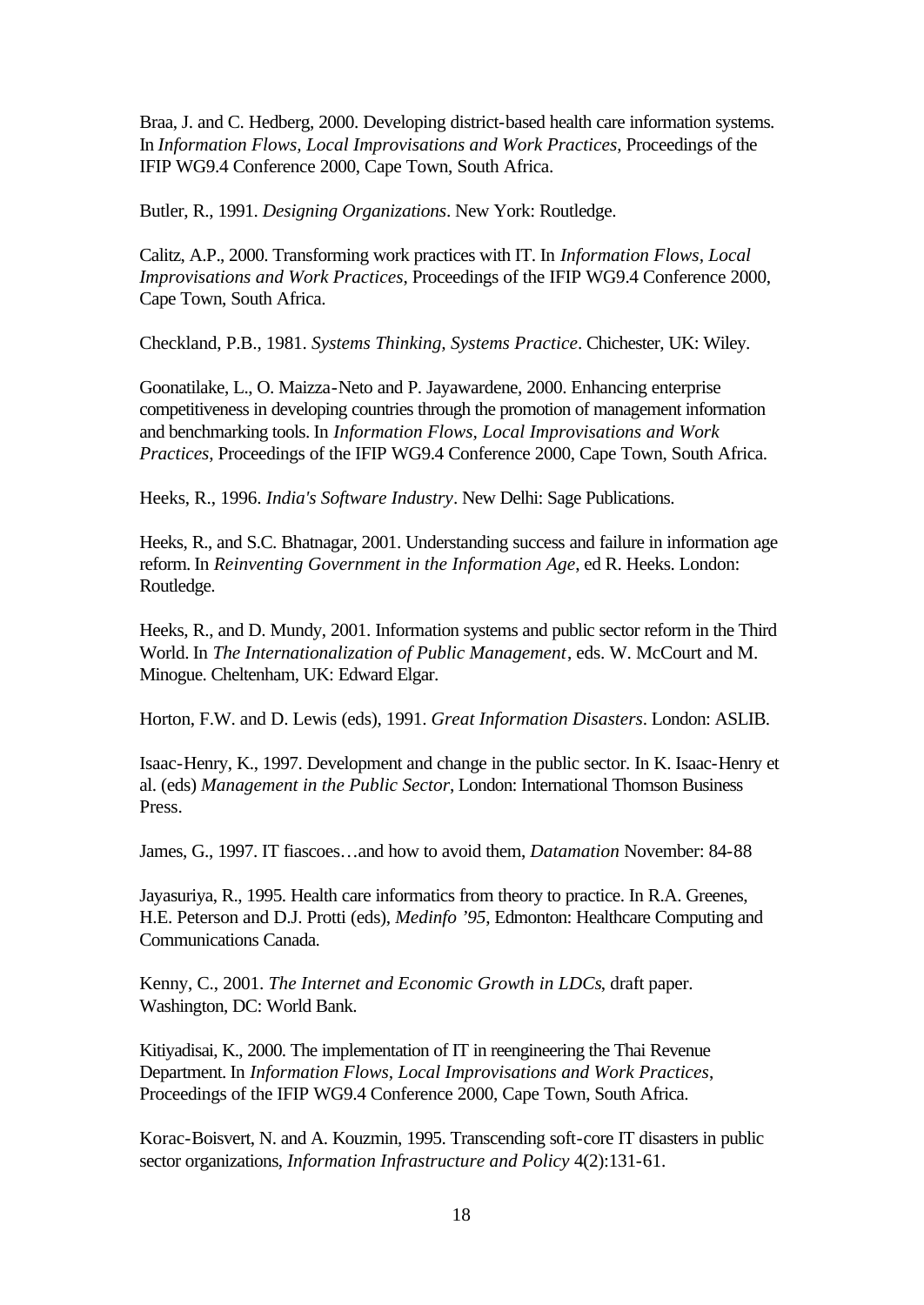Korpela, M., H.A. Soriyan, K.C. Olufokunbi, A.A. Onayade, A. Davies-Adetugbo, and D. Adesanmi, 1998. Community participation in health informatics in Africa. *Computer Support Cooperative Work* 7(3-4):339-58.

Lawrence, P.R. and J.W. Lorsch, 1967. *Organization and Environment*. Harvard, MA: Harvard Press.

Lind, P., 1991. *Computerization in Developing Countries*. London: Routledge.

McCourt, W., 2001. Moving the public management debate forward. In *The Internationalization of Public Management*, eds. W. McCourt and M. Minogue. Cheltenham, UK: Edward Elgar.

Macias-Chapula, C.A., 2000. Issues learned, challenges and opportunities to implement a library automation project at Mexico's General Hospital. In *Information Flows, Local Improvisations and Work Practices*, Proceedings of the IFIP WG9.4 Conference 2000, Cape Town, South Africa.

Malling, P., 2000. Information systems and human activity in Nepal. In *Information Technology in Context*, eds. C. Avgerou and G. Walsham. Aldershot, UK: Ashgate.

Margetts, H., 1999. *Information Technology in Government*. London: Routledge.

Matta, K.F. and N.E. Boutros, 1989. Barriers to electronic mail systems in developing countries. *The Information Society* 6(1-2):59-68.

Montealegre, R., 1999. A case for more case study research in the implementation of information technology in less-developed countries. *Information Technology for Development* 8(4):199-207.

Moussa, A. and R. Schware, 1992. Informatics in Africa. *World Development* 20(12):1737—52.

Mundy, D., C. Kanjo and P. Mtema, 2001. Meeting training needs for information age reform. In *Reinventing Government in the Information Age*, ed R. Heeks. London: Routledge.

Ojo, S.O., 1992. Socio-cultural and organisational issues in IT applications in Nigeria. In S.C. Bhatnagar and M. Odedra (eds) *Social Implications of Computers in Developing Countries*, New Delhi: Tata McGraw-Hill.

Oyomno, G.Z., 1996. Sustainability of governmental use of microcomputer-based information technology in Kenya, in M. Odedra-Straub (ed.) *Global Information Technology and Socio-Economic Development*, Nashua, NH: Ivy League Publishing.

Pollitt, C., and S. Harrison, S. (eds), 1992. *Handbook of Public Services Management*. Oxford: Blackwell.